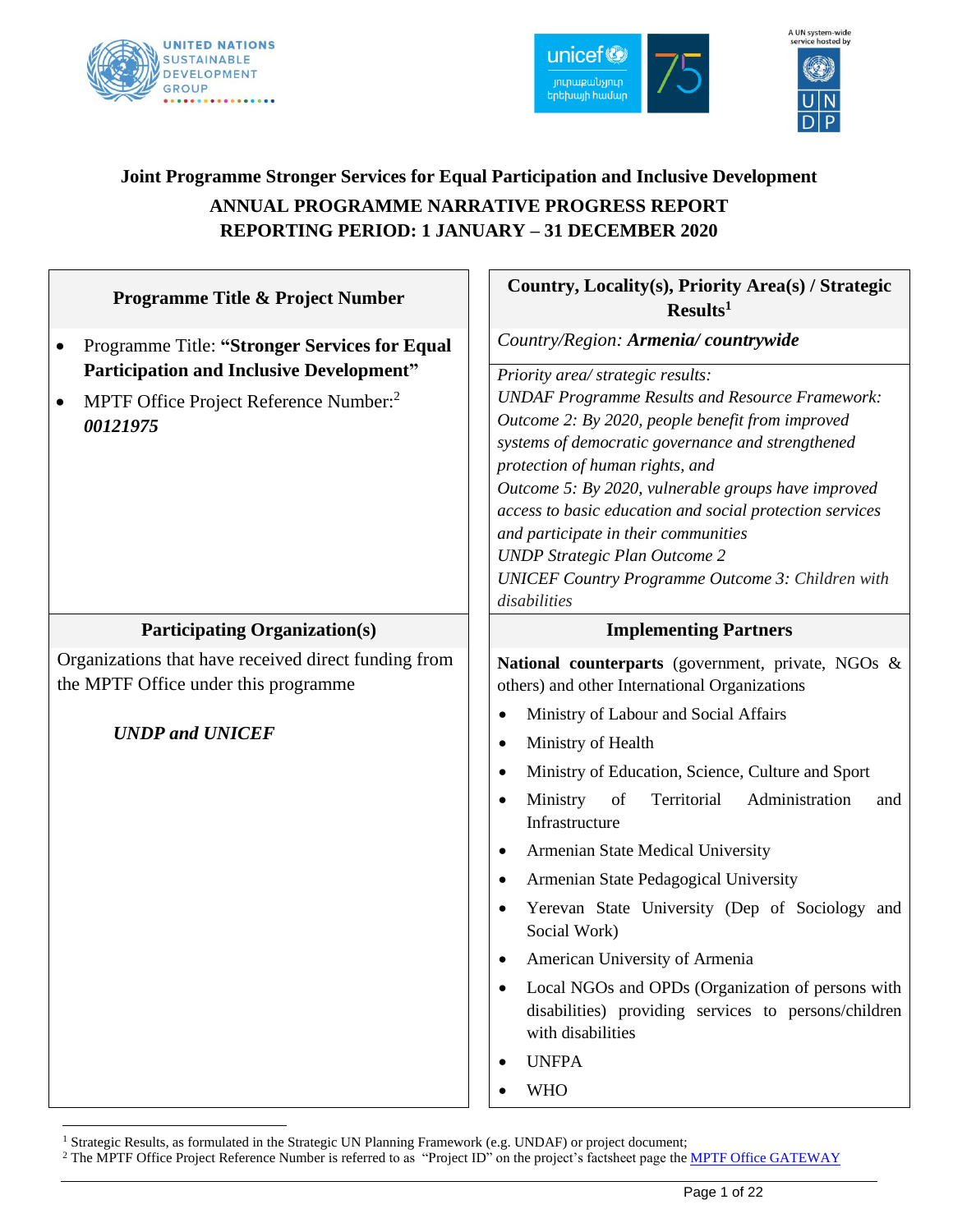| <b>Programme/Project Cost (US\$)</b>                                                                                                                                                                                  |                                                                | <b>Programme Duration</b>                                                                                                                                                                                           |                  |
|-----------------------------------------------------------------------------------------------------------------------------------------------------------------------------------------------------------------------|----------------------------------------------------------------|---------------------------------------------------------------------------------------------------------------------------------------------------------------------------------------------------------------------|------------------|
| Total approved budget as<br>per project document:<br>MPTF/JP Contribution <sup>3</sup> :<br>by Agency (if applicable)                                                                                                 | \$3,082,320<br><b>UNICEF: \$1,500,120</b><br>UNDP: \$1,582,200 | Overall Duration ( <i>months</i> );                                                                                                                                                                                 | 36 months        |
| Agency Contribution: by<br>Agency (if applicable)                                                                                                                                                                     | <i>UNICEF: \$80,000</i>                                        | Start Date <sup>4</sup>                                                                                                                                                                                             | 01 July 2020     |
| <b>Government Contribution</b>                                                                                                                                                                                        | N/A                                                            | Original End Date <sup>5</sup>                                                                                                                                                                                      | 31 December 2022 |
| <b>Other Contributions</b>                                                                                                                                                                                            |                                                                |                                                                                                                                                                                                                     |                  |
| (donors)                                                                                                                                                                                                              | N/A                                                            | Current End date <sup>6</sup>                                                                                                                                                                                       | N/A              |
| <b>TOTAL:</b>                                                                                                                                                                                                         | \$3,162,320                                                    |                                                                                                                                                                                                                     |                  |
| Programme Assessment/Review/Mid-Term Eval.                                                                                                                                                                            |                                                                | <b>Report Submitted By</b>                                                                                                                                                                                          |                  |
| Assessment/Review - if applicable <i>please attach</i><br>Date: <i>dd.mm.yyyy</i><br>No<br>Yes v<br>Mid-Term Evaluation Report $-i f$ <i>applicable please</i><br>attach<br>Date: dd.mm.yyyy<br>N <sub>0</sub><br>Yes |                                                                | Name: Mihaela Stojkoska<br>$\mathbf{O}$<br>Title: UNDP Resident Representative a.i.<br>$\mathbf{O}$<br>Participating Organization (Lead): UNDP<br>$\Omega$<br>Email address: mihaela.stojkoska@undp.org<br>$\Omega$ |                  |

<sup>&</sup>lt;sup>3</sup> The MPTF or JP Contribution, refers to the amount transferred to the Participating UN Organizations, which is available on the [MPTF Office GATEWAY](http://mdtf.undp.org/)

 $4$ The start date is the date of the first transfer of the funds from the MPTF Office as Administrative Agent. Transfer date is available on the MPTF [Office GATEWAY](http://mdtf.undp.org/)

<sup>&</sup>lt;sup>5</sup> As per approval of the original project document by the relevant decision-making body/Steering Committee.

<sup>&</sup>lt;sup>6</sup> If there has been an extension, then the revised, approved end date should be reflected here. If there has been no extension approved, then the current end date is the same as the original end date. The end date is the same as the operational closure date which is when all activities for which a Participating Organization is responsible under an approved MPTF / JP have been completed. As per the MOU, agencies are to notify the MPTF Office when a programme completes its operational activities.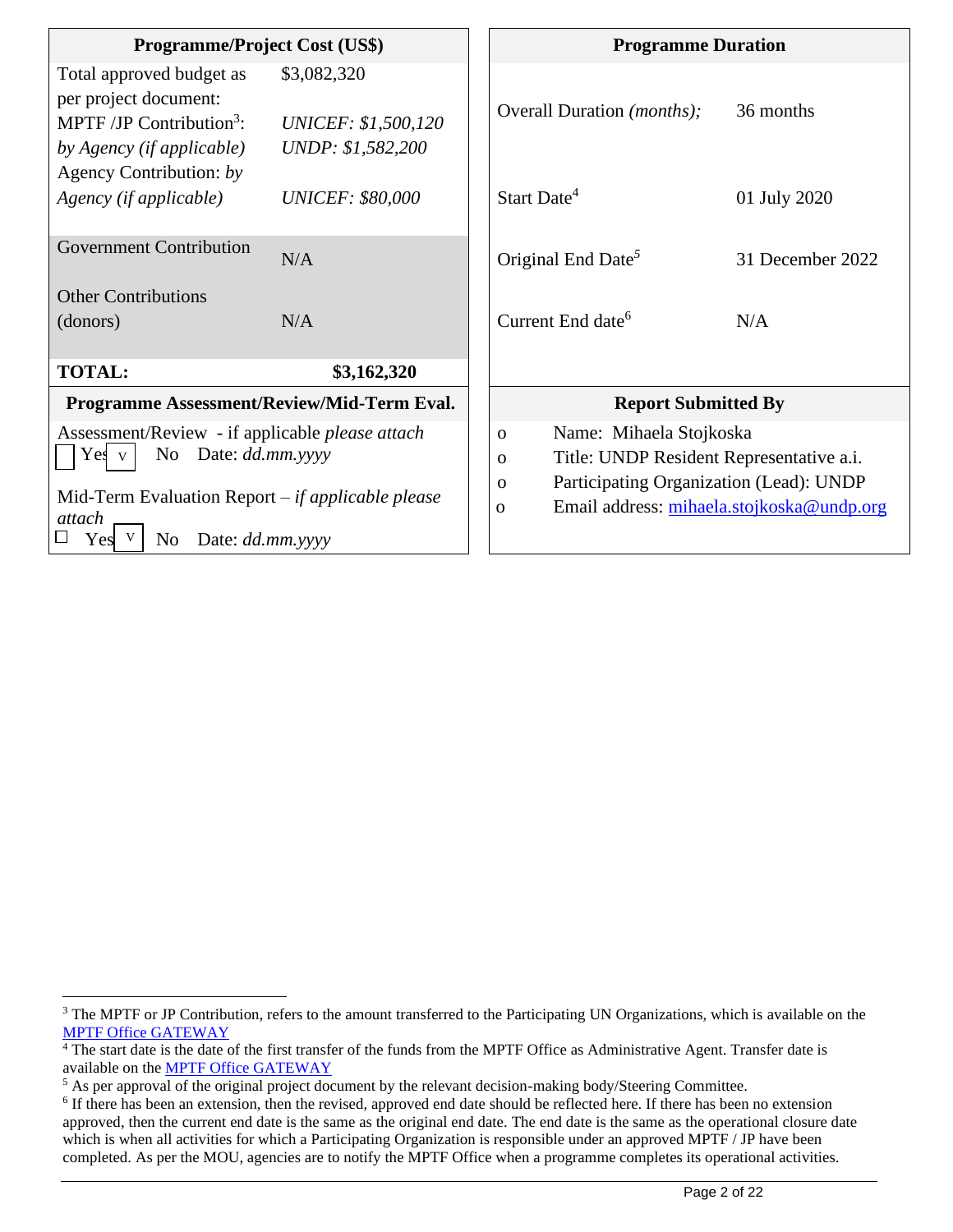# **List of abbreviations**

| <b>AT</b>     | Assistive technologies                                               |
|---------------|----------------------------------------------------------------------|
| <b>CWD</b>    | Children with disabilities                                           |
| <b>IEP</b>    | Individualized education plan                                        |
| $\bf{JP}$     | Joint Programme                                                      |
| <b>MHPSS</b>  | Mental Health and Psychosocial Services                              |
| <b>MoESCS</b> | Ministry of Education, Science, Culture and Sport                    |
| <b>MoH</b>    | Ministry of Health                                                   |
| <b>MoLSA</b>  | Ministry of Labour and Social Affairs                                |
| <b>MoTAI</b>  | Ministry of Territorial Administration and Infrastructure            |
| <b>NGO</b>    | Non-governmental organization                                        |
| <b>NK</b>     | Nagorno-Karabakh                                                     |
| <b>OPD</b>    | Organizations of Persons with Disabilities                           |
| <b>RPPC</b>   | Republican Pedagogical-Psychological Center                          |
| <b>SDG</b>    | <b>Sustainable Development Goal</b>                                  |
| <b>SEN</b>    | <b>Special Education Needs</b>                                       |
| <b>SER</b>    | Socio-economic response                                              |
| <b>UNCRC</b>  | United Nations Convention on the Rights of the Child                 |
| <b>UNCRPD</b> | United Nations Convention on the Rights of Persons with Disabilities |
| <b>UNDP</b>   | <b>United Nations Development Programme</b>                          |
| <b>UNICEF</b> | United Nations Children's Fund                                       |
|               |                                                                      |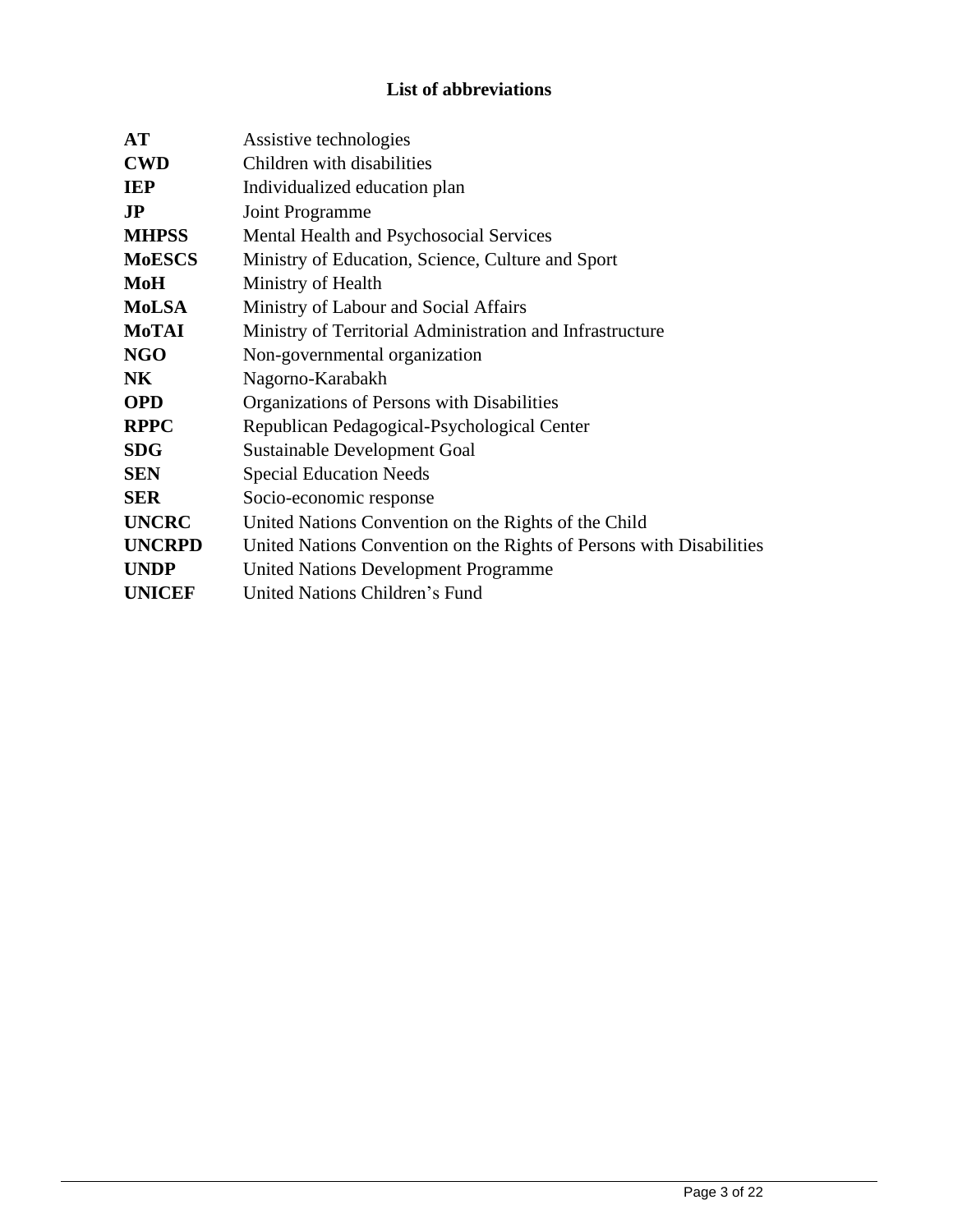#### **EXECUTIVE SUMMARY**

UNDP and UNICEF joint project aims to strengthen the basic service provision system in Armenia, through a *life-cycle approach* and provision of continuous care and support to children and adults with disabilities. This includes habilitation and rehabilitation, health, social and developmental services, all of which are extremely weak or not available in most regions of Armenia. Persons with disabilities (including children with disabilities) have very limited choice when it comes to the needs-based services and support, especially in areas far from capital city. The project assists the Armenian Government in its efforts to reform the disability assessment and service provision system by enhancing equitable access to services and participation of persons with disabilities in public life.

The Project started in July 2020 and was in inception and re-planning process through September, when the military escalation of Nagorno-Karabakh (NK) conflict started. This situation created a new reality and caused a significant slowdown of all ongoing projects, including this one and requiring further readjustments closer to the year end. To provide timely response to the post-war challenges, the main target group was altered to include and focus on immediate support schemes for veterans for physical and/or psychosocial rehabilitation.

The preparations for major activities in the project were initiated, however, achievement of significant results in less than two months of actual implementation was a real challenge.

Given the circumstances and the very short period of reporting, this report will be more about the process and activities implemented through June-December, 2020, that laid basis for the results and impact to be visible in 2021 and beyond.

The programme has contributed to a greater inter-sectoral collaboration on the issues of disability and served as catalyst for integration of disability issues in specific projects/programming, as well as for mobilizing additional resources from Government, the UN systems, the international community and other partners. Agreement was reached between three main counterparts – Ministry of Labour and Social Affairs (MoH), Ministry of Education, Science, Culture and Sport (MoESCS), and Ministry of Health (MoH), on data exchange and data management for assessment and service provision. Roles and responsibilities of the Republican Pedagogical Psychological centre (RPPC), subdivision of the MoESCS and the Medical Social Expert Committees, subdivision of MoLSA were clarified in the disability assessment of children under 18 and mechanisms are setting up between two ministries to facilitate information exchange. It should be noted that COVID-19 and NK armed conflict had a significant impact on continuation of disability reform agenda as the focus was shifted to the emergency response. Given the comprehensive reform process affecting three sectors – social, health and education, it would take extra efforts to bring all partners onboard again and to re-agree the operationalization and possible implications of the reform process on each of the sectors.

#### **I. Purpose**

The project aims to deliver comprehensive support to advance the rights of persons and children with disabilities, to improve and strengthen the service provision and support the Government of Armenia in the implementation of the UNCRPD.

The **overarching goal of the ongoing programme** is to **create a system of disability assessment and service provision that in addition to providing services to address issues identified by a medical diagnosis, includes the right of people with disabilities to participate fully in social and economic life**.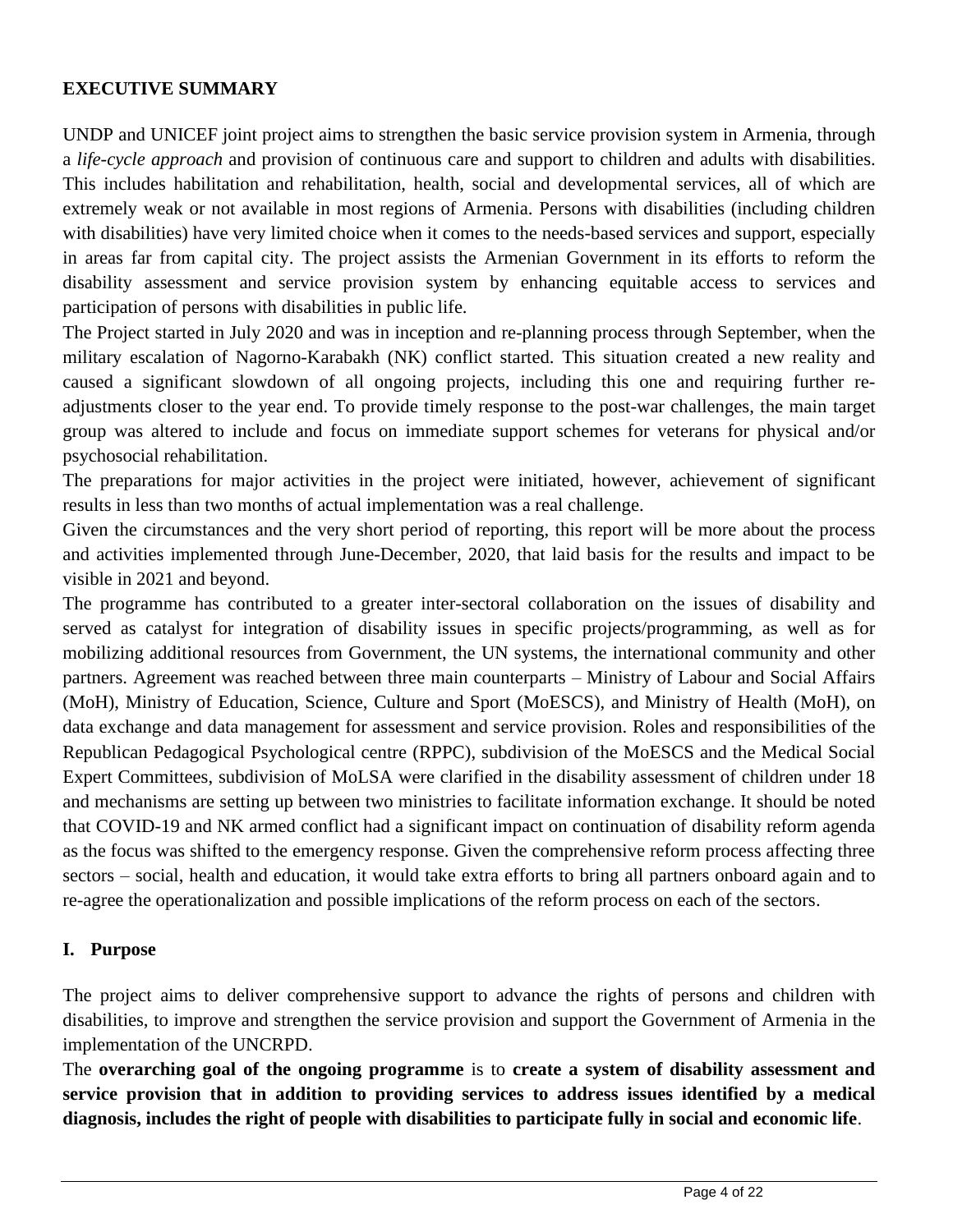The programme has four main objectives:

1. Improved access to services and programmes **for persons with disabilities (with special attention on children) at the/or close to the place of their residence** through modernized and strengthened service centers.

2. Establishment of **policy framework to support the modernized and strengthened multidisciplinary service provision** in habilitation, rehabilitation, assistive technology, and assistance and support services at community level.

3. Strengthened **capacities at national and local levels for policy makers and service providers** to ensure quality and timely service provision to children and persons with disabilities.

4. Raise society's awareness of disability issues and **foster greater knowledge among children and adults with disabilities on their rights** and on how to exercise them.

The programme logic is built to a large extent in line with the Government reform agenda and support the implementation of measures that are designed to meet Armenia's commitments for the rights of persons with disabilities and the rights of the child as enshrined in the UN Convention on the Rights of Persons with Disabilities (UNCRPD) and the UN Convention on the Rights of the Child (UNCRC) and will be strongly aligned with the Global Development Agenda 2030.

The activities of the programme directly target multiple articles of UNCRPD, those are: Articles 9 (Accessibility), 12 (Equal recognition before the law), 19 (Living independently and being included in the community), 20 (Personal mobility), 25 (Health), 26 (Habilitation and rehabilitation), 28 (Adequate standard of living and social protection), 31 (Statistics and data collection), 32 (International cooperation) and 33 (National implementation and monitoring). It also supports Articles 4 (General obligations), 5 (Equality and non-discrimination), 6 (Women with disabilities), 7 (Children with disabilities) and other articles indirectly.

The disability reform road-map for transition period highlights an urgent need for improvement and strengthening of services provision system in Armenia to meet the needs of persons/children with disabilities. As such, the availability of accessible and affordable rehabilitation plays a fundamental role in achieving Sustainable Development Goals (SDG), mainly SDG 3, "Ensure healthy lives and promote wellbeing for all at all ages"<sup>7</sup> and SDG 4 "Ensure inclusive and equitable quality education and promote lifelong learning opportunities for all" at the same time paving way to achievement of other related SDGs.

The programme also fed into the overall Strategic UN Planning Framework, particularly United Nations Development Assistance Framework (UNDAF) results:

- Outcome 2: By 2020, people benefit from improved systems of democratic governance and strengthened protection of human rights, and
- Outcome 5: By 2020, vulnerable groups have improved access to basic education and social protection services and participate in their communities.

The current program is also in line with the strategic directions of UNICEF Armenia Country Programme for 2016-2021, particularly with the Outcome 3: Children with disabilities, By 2021, children with disabilities progressively realize their rights to education, rehabilitation and social protection and to participate in community life.

<sup>7</sup> *United Nations. Sustainable Development Knowledge Platform. Sustainable Development Goals. Available from: https://sustainabledevelopment.un.org/sdgs*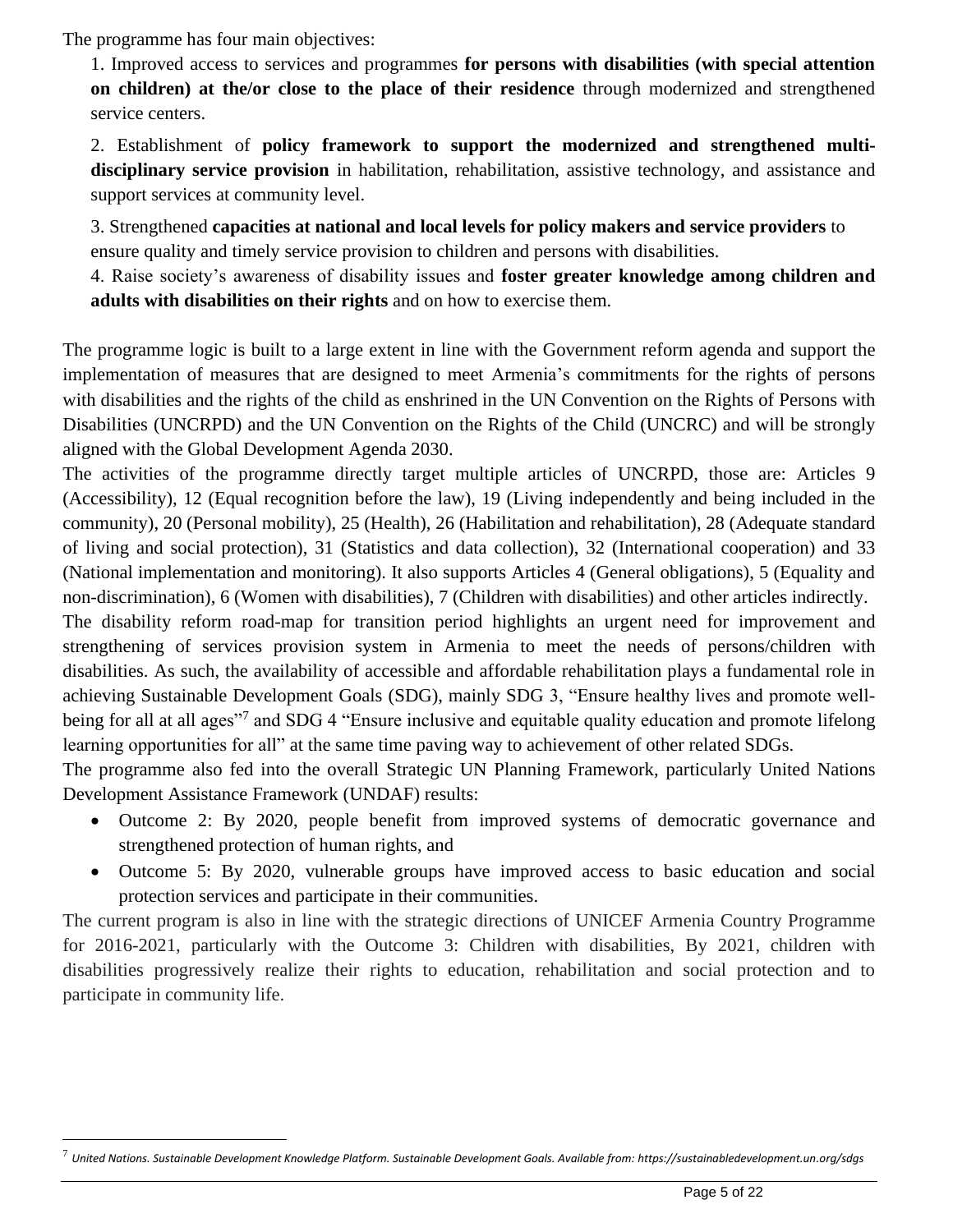#### **II. Results**

- **i) Narrative reporting on results:**
- **Outcome**

**JP Outcome:** By 2022, Institutions and systems strengthened to improve protection of human rights through enhancement of access to services and inclusive environment for participation of persons with disabilities, including children with disabilities.

The draft Law on the Rights of Persons with Disabilities and draft Law on Functional Assessment have been submitted to the Government for endorsement. Preliminary agreement was reached between line ministries on data exchange and data management for the assessment and provision of services to ensure the broader coverage and comprehensive approach. The MoLSA prioritized the structural changes in disability assessment system with possible upgrading of medical social examination committees into the International Classification of Functioning assessment centres, and development of service packages for persons/CWD.

To define the baseline and targets for outcome's indicators the baseline survey was designed and initiated in communication with all line ministries.

• **Outputs**

**Output 1. Access to services and programmes for persons with disabilities (with special attention on children) close to the place of their residence through modernized and strengthened service centers improved.**

**Support development of regional modernized Centers of Excellence for Independent Living (including support for assistive technologies) to provide across the life-cycle continuum care to persons with disabilities (including children with moderate and severe disabilities) and include the establishment of the institute of personal assistants and provision of mobile services.**

Discussions and preparation to identify strategically located service provision/rehabilitation centers to fully equip and strengthen them to serve as service provision hubs for the provided regions were initiated. This will allow to bring high quality services closer to people throughout Armenia. Depending on costs and available budget the centers range is discussed to be from 4 to 6. The initial list of regions is identified, and the actual capacity needs are under review in coordination with number of partners, including Government agencies, WHO, ICRC and others involved in strengthening similar capacities for rehab services.

The Concept of the Centers of Excellence for CWD was discussed in MoESCS and MoLSA. By 2020 within the reform on inclusive education the MoESCS transformed all special and bordering schools into regional pedagogical psychological centers, except seven special schools where enrolled 521 children with severe and complete disabilities. Even though all mainstream schools in the country are inclusive and 20 regional pedagogical-psychological support centers are established through the country, still the conditions in schools are not adequate and some specific types of services, such as sign language interpreter or typhlopedagogue (who teach children with visual impairments to read Braille) are not available in most of the schools due to the lack of specialists.

Case studies on CWD conducted after closing of their special schools, revealed some of them after several attempts to attend the mainstream inclusive schools eventually entered to another special schools where specific support and care are provided. Therefore, in order to ensure the rights of all children, inclduing children with some types of severe disabilities, and to promote their smooth transition to mainstream schools, the MoESCS is considering the possibility of transforming some special schools into the Resources centers or in other words the Centers of Excellence. These centers will provide independent living skills and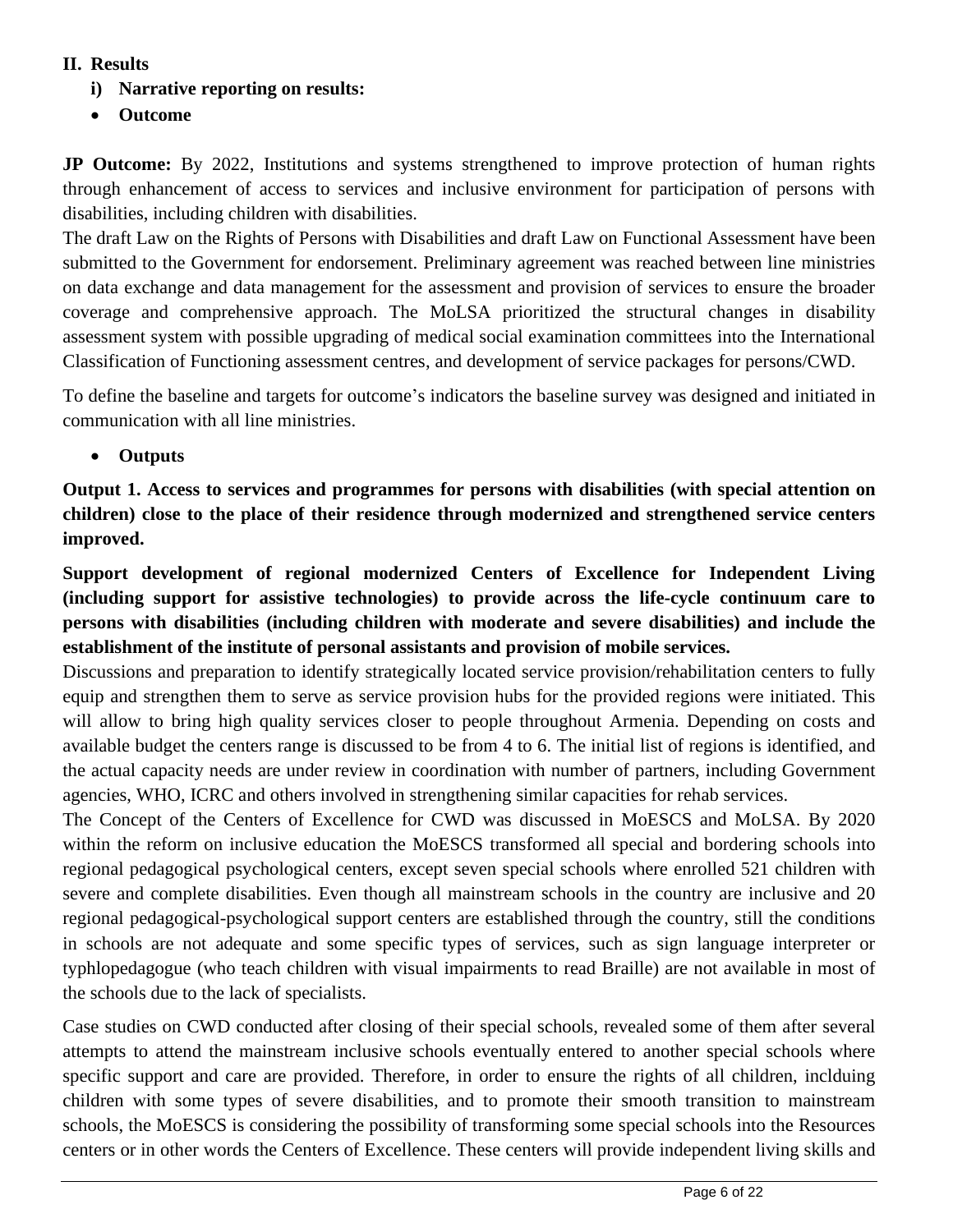support to children with moderate and severe disabilities through the country to facilitate their education in mainstream schools. The Concept of Resource centers was discussed with the parents of children with disabilities, service providers, special and mainstream inclusive schools, and line ministries. It is planned to finalize the draft Concept in 2021 in consultation with stakeholders, and with active meaningful participation of parents of children with disabilities and persons with disabilities.

# **Strengthen capacity of healthcare professionals in early identification and early intervention at the primary, secondary and tertiary levels of health care system.**

The modules on Early identification and intervention for the health professionals, and preschool educators have been drafted and will be finalized after testing in one consolidated community. It is also planned to develop the referral mechanisms to ensure timely referral to the corresponding next rehabilitation level within the health system, as well as to the other sectors, such as social protection and education, to promote social inclusion of children and provision of comprehensive support to CWD and to their families.

# **Modeling a system of provision of rapid psychological (posttraumatic) services for families (mothers, fathers and caregivers) in crisis due to birth of child with disability or newly diagnosed as child with disability or adult with disability.**

Negotiation is initiated and agreed on development of the modeling a system of provision of rapid psychological services for families.

# **Support development of specialized units for integration of mental health identification into primary care at community level.**

Negotiations and identification of potential regions for psychosocial support started in 2020 with number of partners involved. An initial agreement was made with one of the regions - Tavush Governor's Office to support the mental health and psychosocial services (MHPSS) in the region, to be then replicated to other regions. All activities to be implemented in close coordination with the MoH, MoLSA and other Governmental agencies.

To provide timely response to the post-war challenges, the main target group (adults) was altered to include and focus on immediate support schemes for veterans for physical and/or psychosocial rehabilitation. In this regard UNDP has established partnerships with leading physical and psycho-social rehabilitation centers in Armenia. For the purpose of identification of urgent and primary needs of war veterans, including health, assistive technology, social, living, psychological, educational, employment, etc., needs assessment has been initiated in cooperation with Yerevan State University psychosocial center and "Homeland Defender" rehabilitation center. The results will be available in the first quarter of 2021. Additionally, as part of postwar crisis response and recovery measures, UNDP has initiated support for procurement of prosthesis tools and materials.

# **Support needs assessment for Assistive Technology (AT) update the national list and build capacities for low-cost solutions.**

Cooperation has been initiated with Tumo, Izmirlian Foundation, Aurora Foundation (IDEA) and other partners for building the partner network and the ecosystem for AT production, ideation, acceleration and research. This will apply firstly to war veterans as a post-war crisis response and then be scaled up to accommodate needs of people with disabilities. To facilitate partnership and synergies with international partners, as well as to foster exchange of knowledge and experience, the UNDP partnered with China Youth Council and UNV to host an International Intern from China and International UNV from Russian Federation to support the team in partnership development, research and analytics.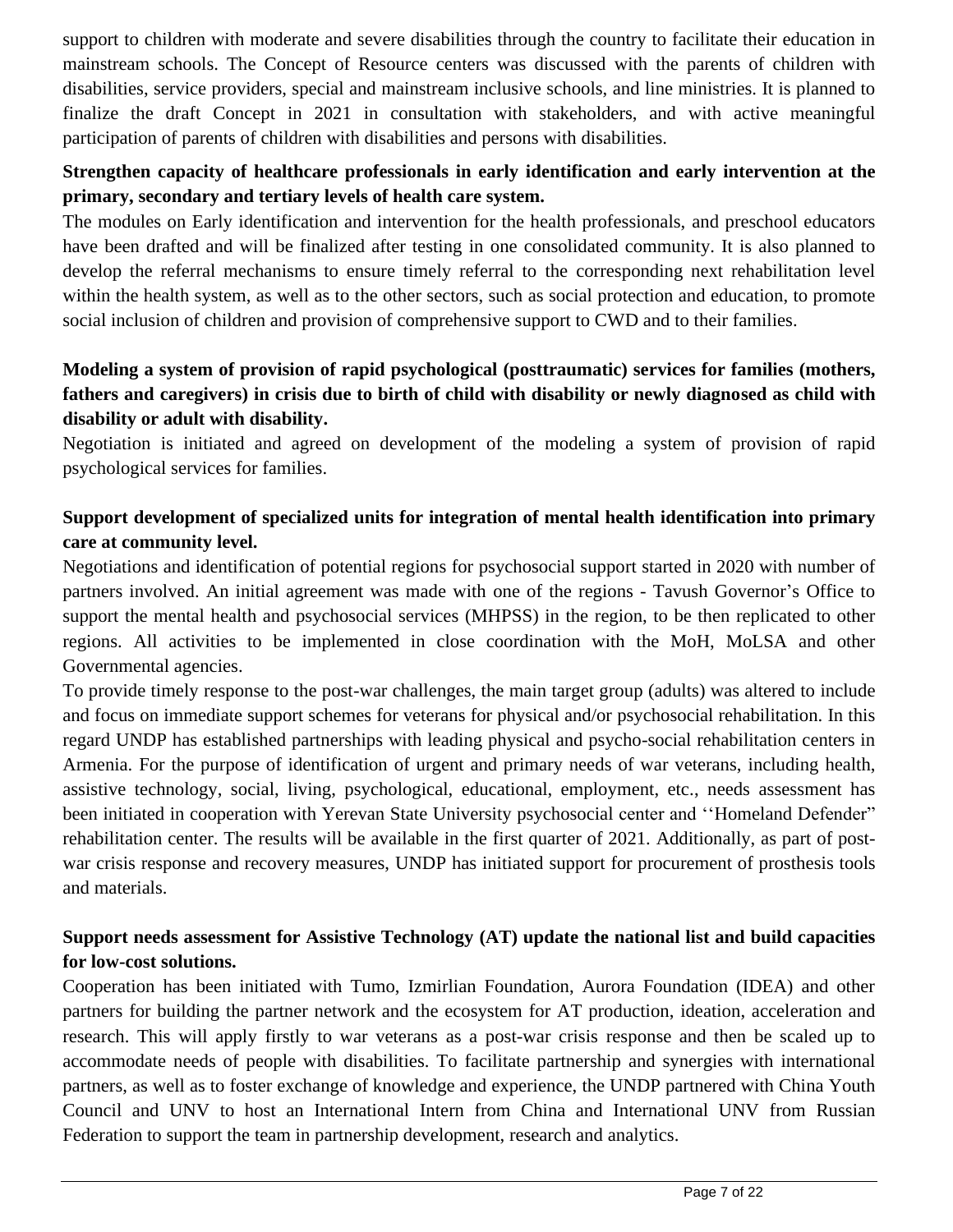Within the disability reform the MoLSA introduced provision of the ATs through the vouchers, which open the market for more suppliers and access to variations of ATs included in the state approved list. Considering the limited types of ATs in the approved List it was agreed to revise the list of Essential ATs, and as a first step for 2021 it is planned to develop a Catalogue of ATs to promote children's meaningful and active participation in the education process.

#### **Strengthen personal assistants and family support skills**

In collaboration with the OPDs, including the organization of parents of CWD, personal assistance and family support skills were provided through different models to find out the best-way depending on the circumstances, including children with moderate and severe disabilities and displaced children who are still in the moving. For families living far from the available services and for those families who are isolated due to the COVID, the model includes provision of physiotherapy equipment combined with the training of parents on how to work with child, and then follow up of child progress with further consultation and coaching using mix-method remotely and face-to-face.

# **Output 2. Policy framework to support the modernized and strengthened multi-disciplinary service provision in habilitation, rehabilitation, assistive technology, and assistance and support services at community level established.**

In close cooperation with MoLSA and other key stakeholders the Project has supported developing of legal acts on the procedure and criteria for assessing person's functionality. In particular, "Reforms of Disability Assessment System and Introduction of Disability Functional Assessment System" Program, draft Law "On the Rights of Persons with Disabilities" and draft Law "On Disability Functional Assessment", as well as sub-legal acts regulating the process of conducting medical and social examination and defining disability have been studied and 4 sub-legal acts developed.

Technical support was provided to line ministries aimed at systems strengthening and enhanced access to inclusive learning environment for all children. The updated policy framework and diversified service provision created opportunities for the most vulnerable children, including children with disabilities to receive needs-based, gender sensitive services and support. Specifically, the network of pedagogicalpsychological support services became available almost in all regions of Armenia, the new Law "On Preschool Education" was endorsed followed by initiating the drafting of sub-legislation, launching the revision of the preschool education standards. The new Law creates solid legal grounds for the realization of inclusive pre-school education, alternative models of early learning services as well as will promote the quality of Early Childhood Education and Care services in Armenia.

UNICEF, MoESCS and Teach for Armenia collaboration project results were used for developing a state programme on inclusive pedagogy. In 2020, Government allocated state budget for renumeration of the mentor trainers who were hired by the RPPC after the completion of UNICEF supported project. Currently 52 mentors are delivering teacher trainings in schools of Yerevan, Aragatsotn and Shirak on inclusive teaching strategies and the Universal Design for Learning (UDL), while providing pedagogical feedback to teachers.

# **Connect electronic systems of healthcare, education, and social sectors to ensure smooth data exchange and data management for assessment and service provision systems.**

The electronic system on the special educational needs (SEN) assessment for school-age children designed in 2019 by the National Center of Education Technologies and the RPPC in collaboration with UNICEF has been tested in small-scale during this reporting period and has been discussed with the MoESCS to become a separate Module within the Educational Management Information System, and to be used for information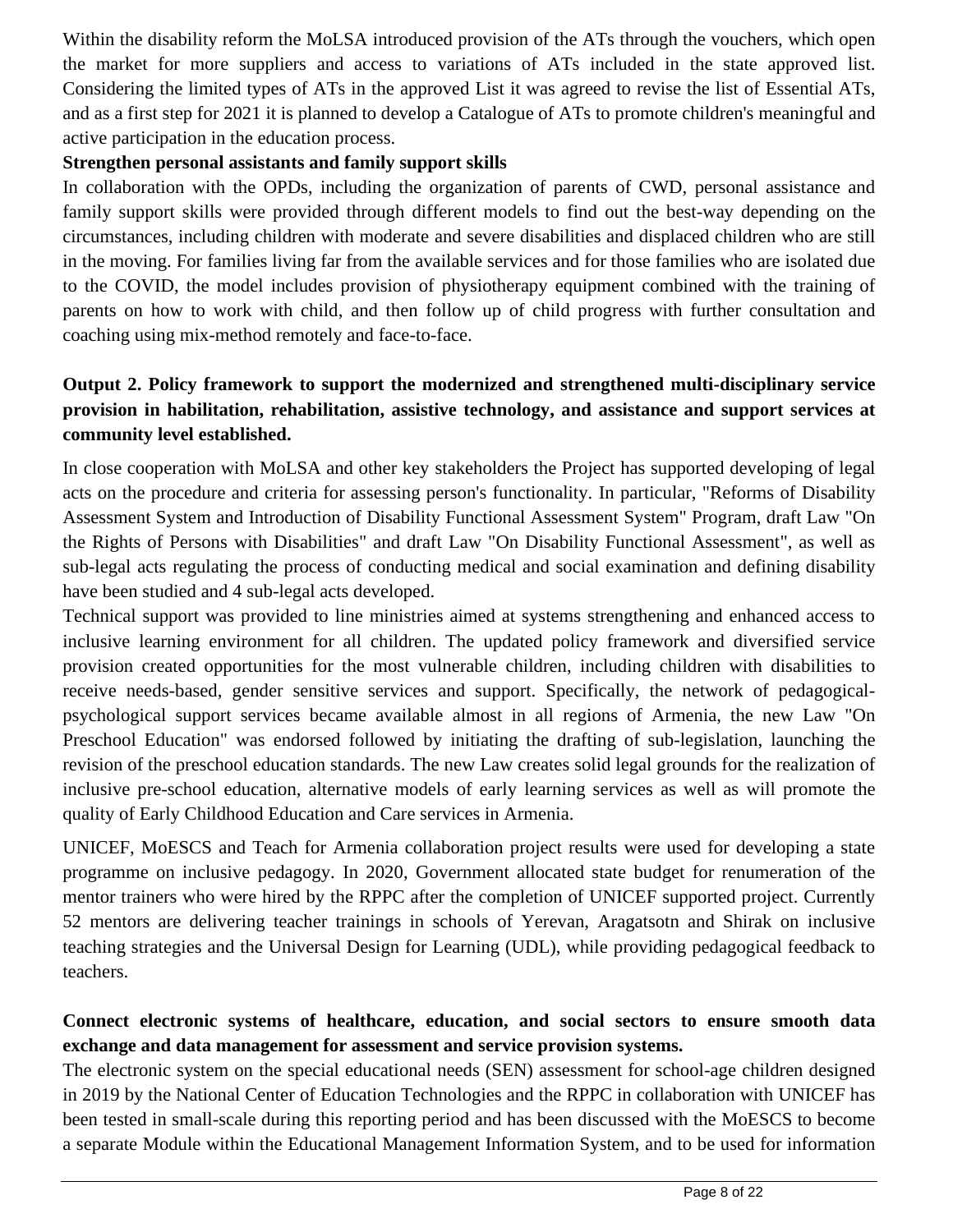exchange with health and social protection sectors. The finalization of the e-system, including the development of the submodules for entering data on SEN assessment of preschool-aged children, and as a feedback mechanism providing access for parents/caregivers to keep regular communication with them on assessment, service provision and education progress of children with SEN, including CWD, as well as piloting are planned for 2021.

#### **Develop the necessary legal framework for service provision.**

Initial agreement with line ministries was reached to work on the development of the National Strategy for Early Childhood Development inline with the Concept of Nurturing care, WHO/UNICEF and update of the quality control criteria and monitoring mechanisms for rehabilitation services.

## **Establish research centers in relevant academic institutions, assessment and service provision center, to support evidence-based service delivery.**

UNICEF partnered with Enabling Social Impact Consulting group to enhance the capacity of Republican and Regional Pedagogical Psychological Support Centers to plan and provide better services to children with SEN, including CWD. The partnership promotes institutionalization of routine monitoring methodology and tools on the availability, access and affordability of services for children in education sector to ensure timely, gender sensitive and reliable information on CWD and children with SEN for informed decision making. The Charter and the reporting procedures of RPPC were reviewed. A virtual training for the members of all RPPCs were conducted. In early April 2021 the RPPSCs will present their final Annual plans and first quarter reports, based on which the monitoring methodology will be finalized and submitted to MoESCS for approval.

#### **Improve the Individual Service Delivery Plans in line with best international standards, with due consideration of gender specifics in service provision.**

Technical expertise and support were provided for the development and costing of the comprehensive list of services disaggregated by types of disability, gender, age group, and agencies responsible for service delivery. Currently, the MoLSA is supporting service provision through subsidizing NGOs/DPOs through the tender procedures, which itself is time-consuming for both MoLSA and service providers. In parallel, the MoLSA is aiming the gradual introduction of the voucher system for the provision of services to give the opportunity to beneficiaries to select service providers and to promote a better quality of provided services. The financial means (or credits) in the voucher will be linked with the service package based on the types and the severity of the disability of the beneficiary. For the development of the services packages for CWD, in 2021 the MoLSA in collaboration with UNICEF is planning to conduct the functional assessment of CWD in line with the WHO ICF.

# **Output 3. Capacities at national and local levels for policy makers and service providers to ensure quality and timely service provision to children and persons with disabilities strengthened.**

As part of post-conflict response package, the UNDP in partnership with "Homeland Defender" rehabilitation center supported capacity-building and upskilling of mid-level medical personnel, including ergo-therapists, physiotherapists and rehabilitation nurses who pass on the job-training and support the rehabilitation services of veterans and broader target group.

## **Conduct capacity development training courses for policy makers to ensure joint vision and policy formulation on multi-disciplinary approach to service provision.**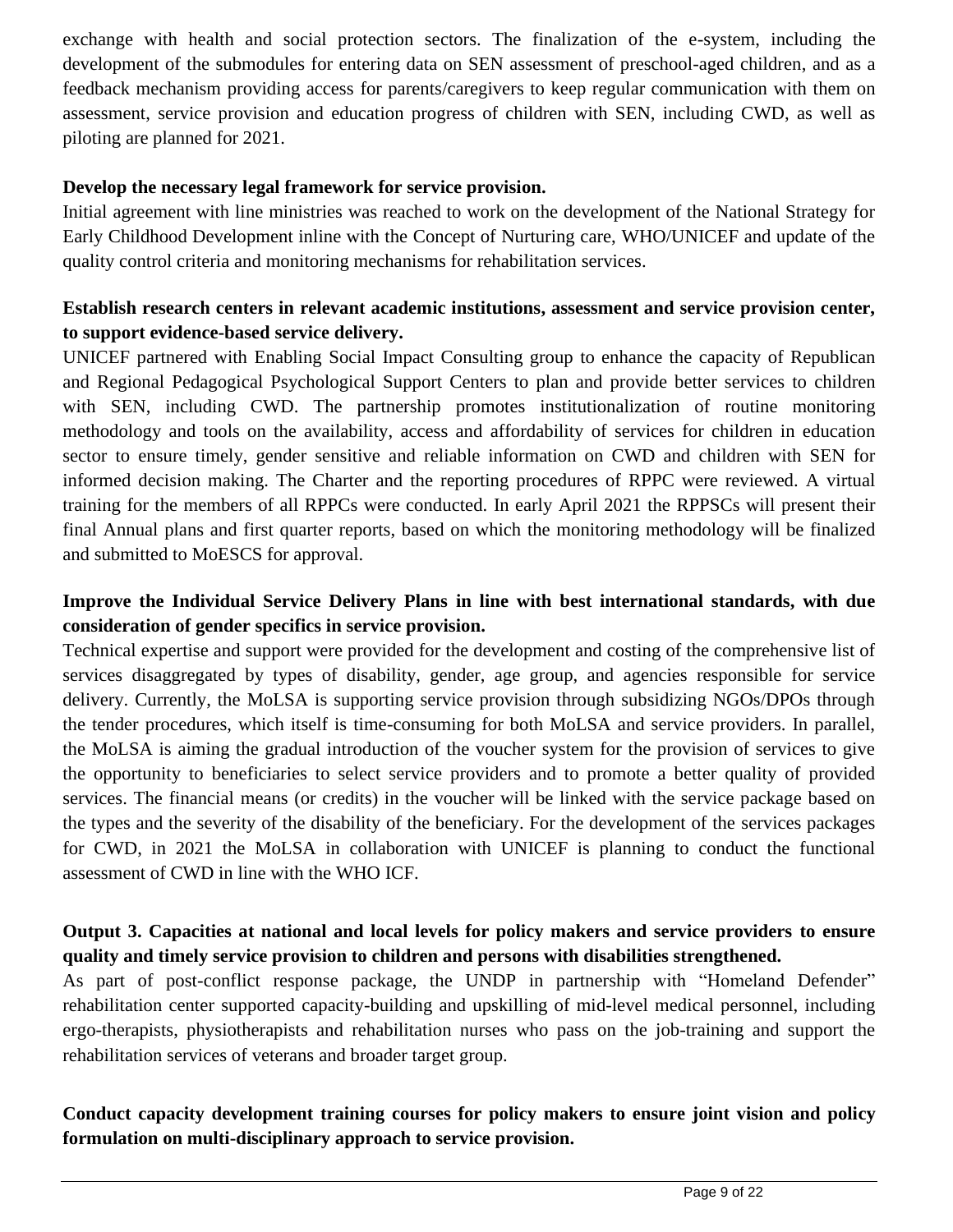Double impact of COVID-19 and NK crises endangered education continuity, particularly for the most vulnerable and displaced children. In Armenia, all educational institutions, including 1400 schools and 884 preschools also closed. Around 400,000 children have been affected and out of school in the country, including children with disabilities and special education needs. The Government of Armenia almost immediately put into action an online learning system adopting a mix of digital and non-digital platforms to ensure the continuity of children's learning. Nevertheless, the transition to distance learning has revealed and exacerbated existing inequities in education. To address it UNICEF, in collaboration with the MoESCS and the RPPC, carried out an **assessment to evaluate the pedagogical-psychological services and support** provided to children in Armenia during school closure from March 2019 to June 2020, **to identify barriers faced by children with SEN**, **including CWD**, during their participation in distance schooling. The assessment involved specialists of 20 Regional PPCs, teachers/educators of 1,018 mainstream schools located in the service areas of those PPCs provided services and support throughout the country to overall 6,708 children with SEN, including CWD. The study revealed the current gaps and problems, including the lack of methodology for the provision of distance education services to children with SEN and CWD, lack of access to distance education, low capacity to provide quality education services during distance education, and lack of parental awareness on how to support their children to effectively participate in distance education. It also identified the priority areas and topics for knowledge and skills of teachers/educators and specialists of the PPCs.

# **Establish professional training centers and/or training platforms (including innovative solutions) in acting institutions for continuous education and preparation of rehabilitation professionals, occupational therapists, social workers and other professionals for habilitation and rehabilitation service provision.**

In collaboration with the team of national experts, UNICEF Armenia and RPPC developed **methodological guidelines for teachers/educators and specialists** of the PPCs to promote inclusion in distance education, to provide distance support and services to children with SEN and CWD, including contingency plan for any prolonged and future disruptions, and ensure their more effective involvement and meaningful participation, and **recommendations for parents/caregivers** to promote meaningful participation of children in distance education and to support back to school during school reopening.

# **Output 4. Society's awareness of disability issues and foster greater knowledge among children and adults with disabilities on their rights and on how to exercise them raised**

# **Raise awareness among persons with disabilities and their families: on types of services and assistive technology for informed choice tailored to their needs; and on their rights to be better prepared for meaningful participation at all levels: from service provision to decision making.**

In 2020, social inclusion messaging was successfully integrated into risk communication and digital activations, spanning from advocating for precautionary measures to prevent the further spread of COVID-19 in Armenia to positive parenting with a focus on psychosocial wellbeing. The global parenting master class for parents of CWD was localized with integrated Armenian sign language as a key material, which was followed by a number of web articles and human interest stories targeting parents of CWD to provide with useful tips and advice from specialists on how to best take care of their children during the lockdown, how to ensure a comfortable home environment, nutrition and play at home as well as how to take care of themselves for sustained wellbeing during the pandemic.

The regional Learning at Home digital activation was used as an opportunity to advocate for inclusion and positive parenting of young CWD with tailored at-home activities that parents can engage their children and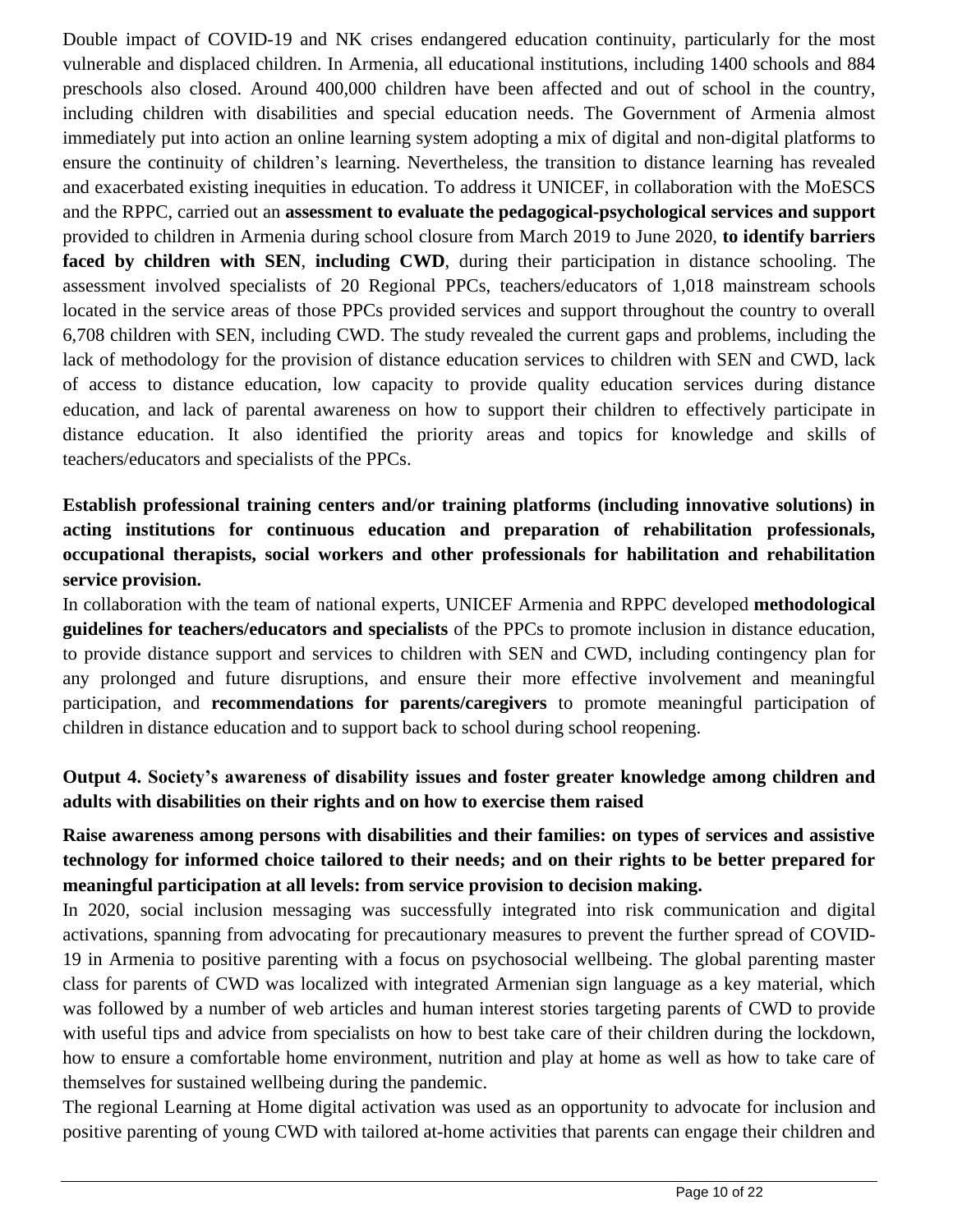contribute to healthy development. This was reinforced with a human-interest story about a mother of a CWD who shared her experience of balancing different roles during the lockdown, while also ensuring that her daughter continues learning and development.

Key results from 2020 digital activations through social media channels and websites include: 307,493 reach and 71,533 engagement, with social inclusion messaging, raising the voices of children with disabilities and their parents.

On the other hand, technical support was provided to OPDs and parents of CWD to raise awareness on types of services with the possibility of remote provision, as well the various types of ATs.

## **Raise society's awareness on disability issues with specific attention to childhood disability, acceptance of children with disabilities and their parents to foster early inclusion.**

To start the awareness campaign and create a branding umbrella for the Assistive Technology component UNDP started consultations with branding companies and the partner will be selected in 2021.

Discussion also started with the DPM office and other national partners, Diaspora groups and UN agencies for joint awareness raising campaigns, outreach and communication strategies to be designed and implemented in 2021 and beyond.

#### • **Describe any delays in implementation, challenges, lessons learned & best practices**

Even though the Memorandum of Understanding between UNDP and UNICEF, and MPTFO on the programme was signed in December 2019 with the starting date of the programme as of 1st January 2020, the Standard Administrative Arrangement between the Ministry of Foreign Affairs of the Russian Federation and UNDP's Multi-Partner Trust Fund Office has been signed in June 2020, and the financial resources have been transferred in July 2020. As a result, all planned activities automatically had been shifted for 6 months (from January to June).

On another side, the programme implementation was challenged by the impact of dual emergency, the COVID related restrictions and the military hostilities in the NK conflict zone started in September 2020. Which created new challenges, needs, and priorities impacting all people, including persons/children with disabilities and their families, reversed gains made so far, and changed annual priorities of the local partners and stakeholders. All of these forced to postpone implementation of some already started activities to 2021.

One of the lessons learned from 2020, is to plan in advance alternative scenarios to be able to implement all of the project components to the extent possible. In the meantime, to ensure continuity of the program and as a mitigation measure hybrid method was applied for some of the priority interventions and virtual meetings were combined with smaller scale face-to-face meetings with limited number of participants according to the Commandant's order No.74 dated 14 May, 2020.

#### • **Qualitative assessment**

The National Programme Steering Committee (SC), which is the highest body for the strategic guidance and management of the JP met at the beginning of July 2020, and recommended keeping the initially agreed duration of the Project to three years, and suggested requesting to add six months to the current end date, thus bringing project closure to June 2023 (Meeting Minutes available upon request).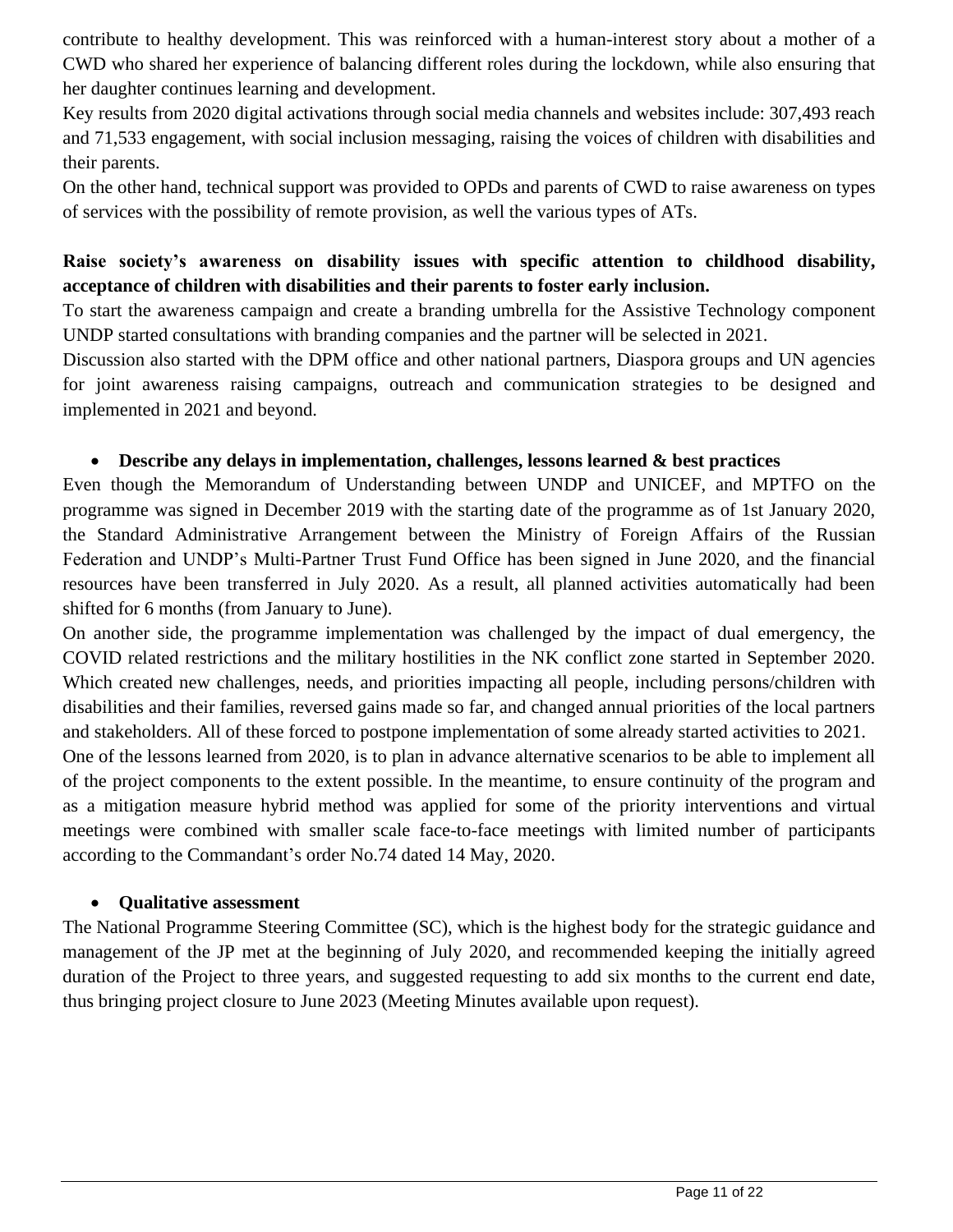# **ii) Indicator Based Performance Assessment:**

# **Programme Results Framework**

|                                                                                                                                                                                                                                                                                                                                        | <b>Achieved Indicator Targets</b>                                                                | <b>Reasons for Variance with Planned</b>                                                                                                                                                                                                                          | <b>Source of Verification</b>         |
|----------------------------------------------------------------------------------------------------------------------------------------------------------------------------------------------------------------------------------------------------------------------------------------------------------------------------------------|--------------------------------------------------------------------------------------------------|-------------------------------------------------------------------------------------------------------------------------------------------------------------------------------------------------------------------------------------------------------------------|---------------------------------------|
|                                                                                                                                                                                                                                                                                                                                        |                                                                                                  | Target (if any)                                                                                                                                                                                                                                                   |                                       |
| <b>UNDAF Outcome 2:</b><br>By 2020, people benefit from<br>improved systems of democratic<br>governance and strengthened protection of<br>human rights.<br><b>UNDAF Outcome 5:</b><br>By 2020, vulnerable groups have<br>improved access to basic education and<br>social protection services and<br>participate in their communities. |                                                                                                  |                                                                                                                                                                                                                                                                   |                                       |
| <b>Indicator I</b><br>Number of persons with disabilities receiving<br>rehabilitation services in the regions of<br>project operation<br><b>Baseline:</b> TBD based on a baseline<br>survey of 2020<br>Target: TBD based on a baseline survey<br>of 2020                                                                               | <b>Indicator 1:</b> Baseline survey is<br>initiated but the results will be<br>available in 2021 | Due to COVID-19 lockdown and<br>limitations set with functioning of the<br>centers, the realization of the survey<br>has been put on hold and will be<br>implemented in 2021.                                                                                     | MoLSA, MoH, MoTAI                     |
| <b>Indicator II</b><br>% of children with disabilities using<br><b>Rehabilitation services</b><br><b>Baseline: 23 (2012)</b><br><b>Target: 40 (2020)</b>                                                                                                                                                                               | <b>Indicator II</b><br>32% (2020)                                                                | <b>Indicator II</b><br>The reported result for this indicator<br>reflects percentage of children with<br>SEN receiving rehab services in<br>education sector only. There is no<br>reliable resource to track % of CWD<br>receiving rehab services overall, social | MoLSA and<br><b>MoESCS</b><br>reports |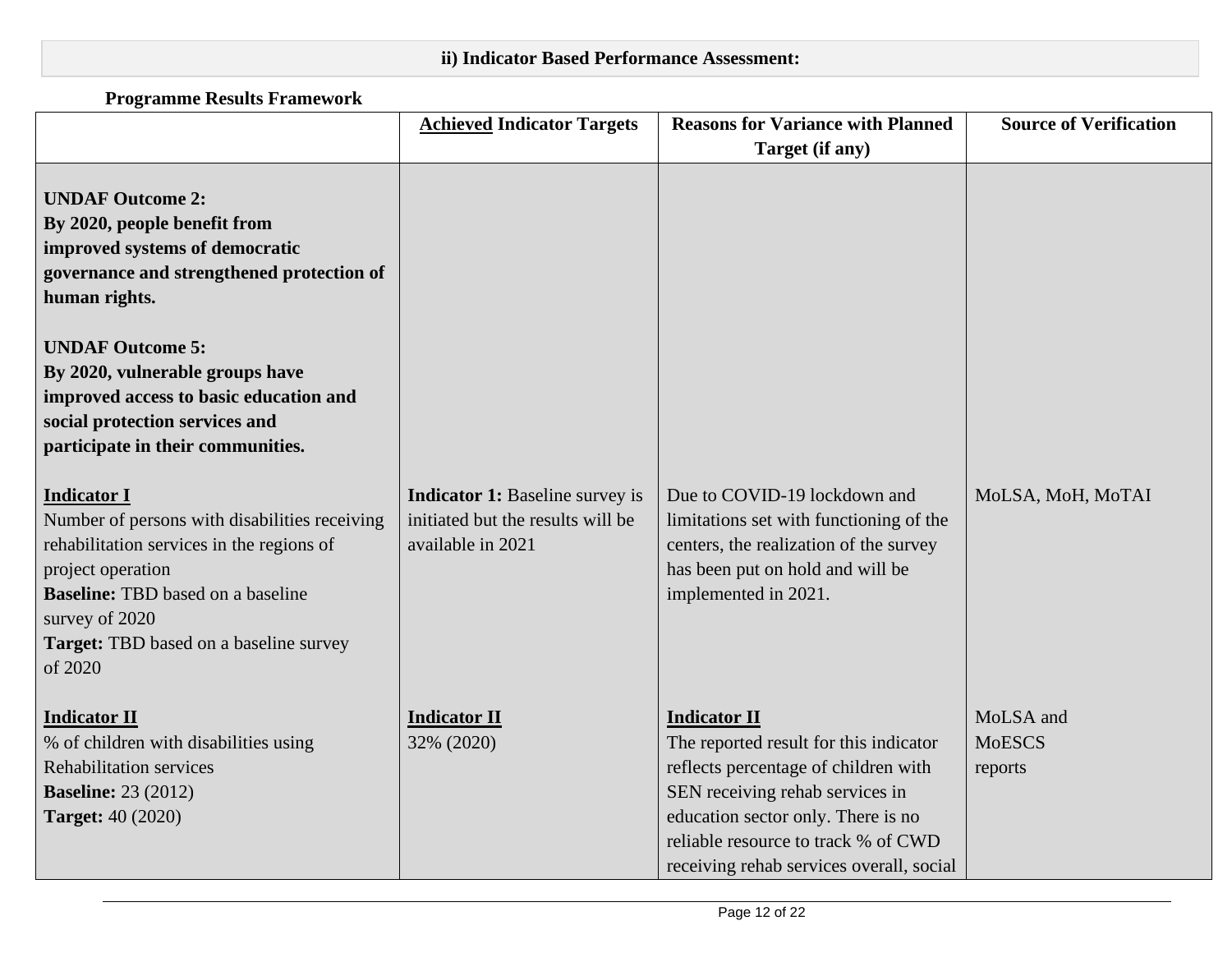| <b>Indicator III</b><br>Number of children with special education<br>needs enrolled in inclusive schools<br><b>Baseline: 3000 (2014)</b><br><b>Target: 6000 (2020)</b>                                                                                                                                                                                                                                                                                                                                                                                                                            | <b>Indicator III</b><br>$6,708$ (including 1,962 girls)                                          | protection, health and education<br>sectors. So, the Result is calculated<br>based on the Number of children with<br>SEN received rehabilitation services<br>in education sector out of total number<br>of CWD. | MoESC,<br>NCET and<br><b>NPPC</b><br>reports |
|---------------------------------------------------------------------------------------------------------------------------------------------------------------------------------------------------------------------------------------------------------------------------------------------------------------------------------------------------------------------------------------------------------------------------------------------------------------------------------------------------------------------------------------------------------------------------------------------------|--------------------------------------------------------------------------------------------------|-----------------------------------------------------------------------------------------------------------------------------------------------------------------------------------------------------------------|----------------------------------------------|
| JP Outcome 1 <sup>8</sup> : By 2022, Institutions and<br>systems strengthened to improve protection of<br>human rights through enhancement of access<br>to services and inclusive environment for<br>participation of persons with disabilities,<br>including children with disabilities.<br><b>Indicator 1:</b> Number of children under five<br>with disabilities and/ or developmental delays<br>receiving early identification and early<br>intervention services.<br><b>Baseline:</b> TBD based on a baseline survey of<br>2020<br>Planned Target: TBD based on a baseline<br>survey of 2020 | <b>Indicator 1:</b> Baseline survey is<br>initiated but the results will be<br>available in 2021 | Due to COVID-19 lockdown and<br>limitations set with functioning of the<br>centers, the realization of the survey<br>has been put on hold and will be<br>implemented in 2021.                                   | MoLSA, MoH, MoESCS                           |

<sup>8</sup> Note: Outcomes, outputs, indicators and targets should be **as outlined in the Project Document** so that you report on your **actual achievements against planned targets**. Add rows as required for Outcome 2, 3 etc.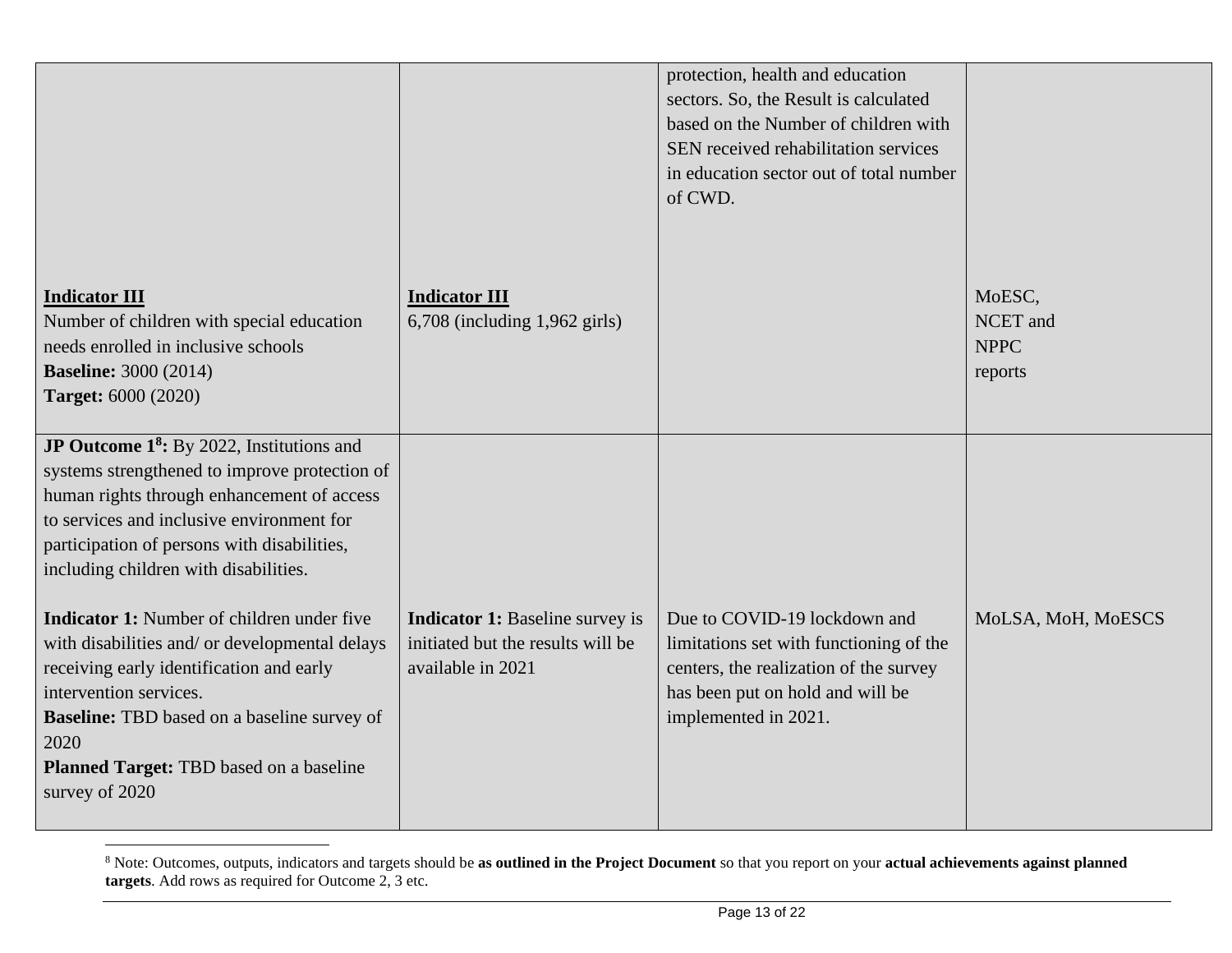| <b>Indicator 2:</b> Number of 5-18 years old        | <b>Indicator 2: Baseline survey is</b>                   | Due to COVID-19 lockdown and            | MoLSA, MoH, MoESCS        |
|-----------------------------------------------------|----------------------------------------------------------|-----------------------------------------|---------------------------|
| children with disabilities receiving need-          | initiated but the results will be                        | limitations set with functioning of the |                           |
| based quality services and assistive devices        | available in 2021                                        | centers, the realization of the survey  |                           |
| and technologies.                                   |                                                          | has been put on hold and will be        |                           |
| <b>Baseline:</b> TBD based on a baseline survey of  |                                                          | implemented in 2021.                    |                           |
| 2020                                                |                                                          |                                         |                           |
| Planned Target: TBD based on a baseline             |                                                          |                                         |                           |
| survey of 2020                                      |                                                          |                                         |                           |
|                                                     |                                                          |                                         |                           |
| <b>Indicator 3:</b> Number of youth and adults with | <b>Indicator 3: Baseline survey is</b>                   | Due to COVID-19 lockdown and            | MoLSA, MoH, MoESCS        |
| Disabilities receiving need-based                   | initiated but the results will be                        | limitations set with functioning of the |                           |
| quality services and assistive devices              | available in 2021                                        | centers, the realization of the survey  |                           |
| and technologies.                                   |                                                          | has been put on hold and will be        |                           |
| <b>Baseline:</b> TBD based on a baseline survey of  |                                                          | implemented in 2021.                    |                           |
| 2020                                                |                                                          |                                         |                           |
| Planned Target: TBD based on a baseline             |                                                          |                                         |                           |
| survey of 2020                                      |                                                          |                                         |                           |
|                                                     |                                                          |                                         |                           |
| <b>Indicator 4:</b> Policy framework for provision  | <b>Indicator 4: Policy framework</b>                     |                                         | MoLSA, MoH, MoESCS        |
| of accessible and quality services developed        | is under development. the                                |                                         |                           |
| and                                                 | UNDP has supported in<br>developing of sub-legal acts on |                                         |                           |
| adopted.<br><b>Baseline:</b> 0 (2019)               | the procedure and criteria for                           |                                         |                           |
| <b>Planned Target:</b> 1 (2020)                     | assessing person's functionality                         |                                         |                           |
|                                                     |                                                          |                                         |                           |
|                                                     |                                                          |                                         |                           |
|                                                     |                                                          |                                         |                           |
|                                                     |                                                          |                                         |                           |
| <b>Indicator 5:</b> National system of data         | <b>Indicator 5:</b> The indicator is                     |                                         | Gov. decision, MoLSA, MoH |
| collection on disability is updated, functional     | not yet achieved, however, the                           |                                         | and MoESCS reports        |
| and complies with international standards.          | initial prerequisites for the                            |                                         |                           |
| <b>Baseline:</b> 0 (2019)                           | update of the national data                              |                                         |                           |
| <b>Planned Target:</b> 1 (2022)                     | collection system on disability                          |                                         |                           |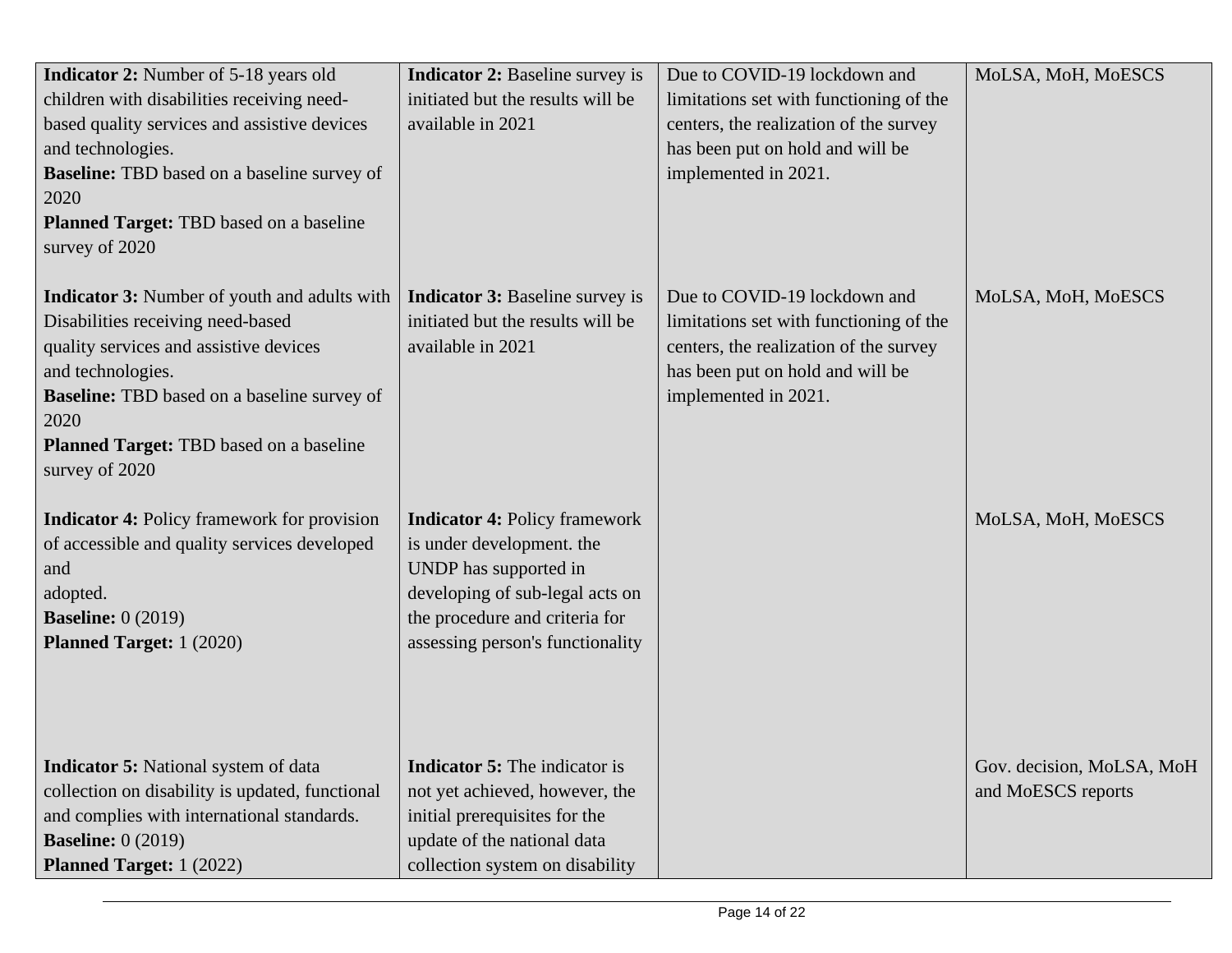|                                                                                                                                                                                                                                                                      | are already in process.                          |                                                                                    |                                                               |
|----------------------------------------------------------------------------------------------------------------------------------------------------------------------------------------------------------------------------------------------------------------------|--------------------------------------------------|------------------------------------------------------------------------------------|---------------------------------------------------------------|
| <b>JP Output 1:</b> Access to services and<br>programmes for persons with disabilities<br>(with special attention on children) close to<br>the place of their residence through<br>modernized and strengthened service centers<br>improved.                          |                                                  |                                                                                    |                                                               |
| <b>Indicator 1.1.1.</b> Existence of<br>regional Centers of Excellence for<br>Independent Living.<br><b>Baseline:</b> 0 (2019)                                                                                                                                       | <b>Indicator 1.1.1</b><br>N/A Targeted for 2022  | Discussions with key line Ministries<br>are in process.                            | Programme reports, MoLSA<br>and MoESCS reports                |
| <b>Planned Target: 5 (2022)</b>                                                                                                                                                                                                                                      |                                                  |                                                                                    |                                                               |
| <b>Indicator 1.1.</b> Number of<br>regions with capacitated healthcare<br>professionals in early identification and<br>intervention at the primary, secondary and<br>tertiary levels of health care system.<br><b>Baseline:</b> 0 (2019)<br>Planned Target: 2 (2022) | Indicator 1.1.<br>N/A Targeted for 2022          | The process has been initiated;<br>however, the implementation will be<br>in 2021. | Programme reports, MoH<br>reports                             |
| <b>Indicator 1.2.</b> Number of regions where<br>youth and adults with disabilities receiving<br>need-based quality services and assistive<br>devices and technologies.<br><b>Baseline:</b> 0 (2019)<br><b>Planned Target: 3 (2022)</b>                              | <b>Indicator 1.2.</b> N/A Targeted for<br>2022   | Discussions with key line Ministries<br>are in process.                            |                                                               |
| <b>Indicator 1.3.1.</b> Number of regions with<br>modeling parent support services.<br><b>Baseline:</b> 0 (2019)<br><b>Planned Target: 2 (2022)</b>                                                                                                                  | <b>Indicator 1.3.1.</b> N/A Targeted<br>for 2022 | The process initiated; however, the<br>implementation will be in 2021.             | Programme reports, MoLSA,<br>MoESCS, MoH and MoTAI<br>reports |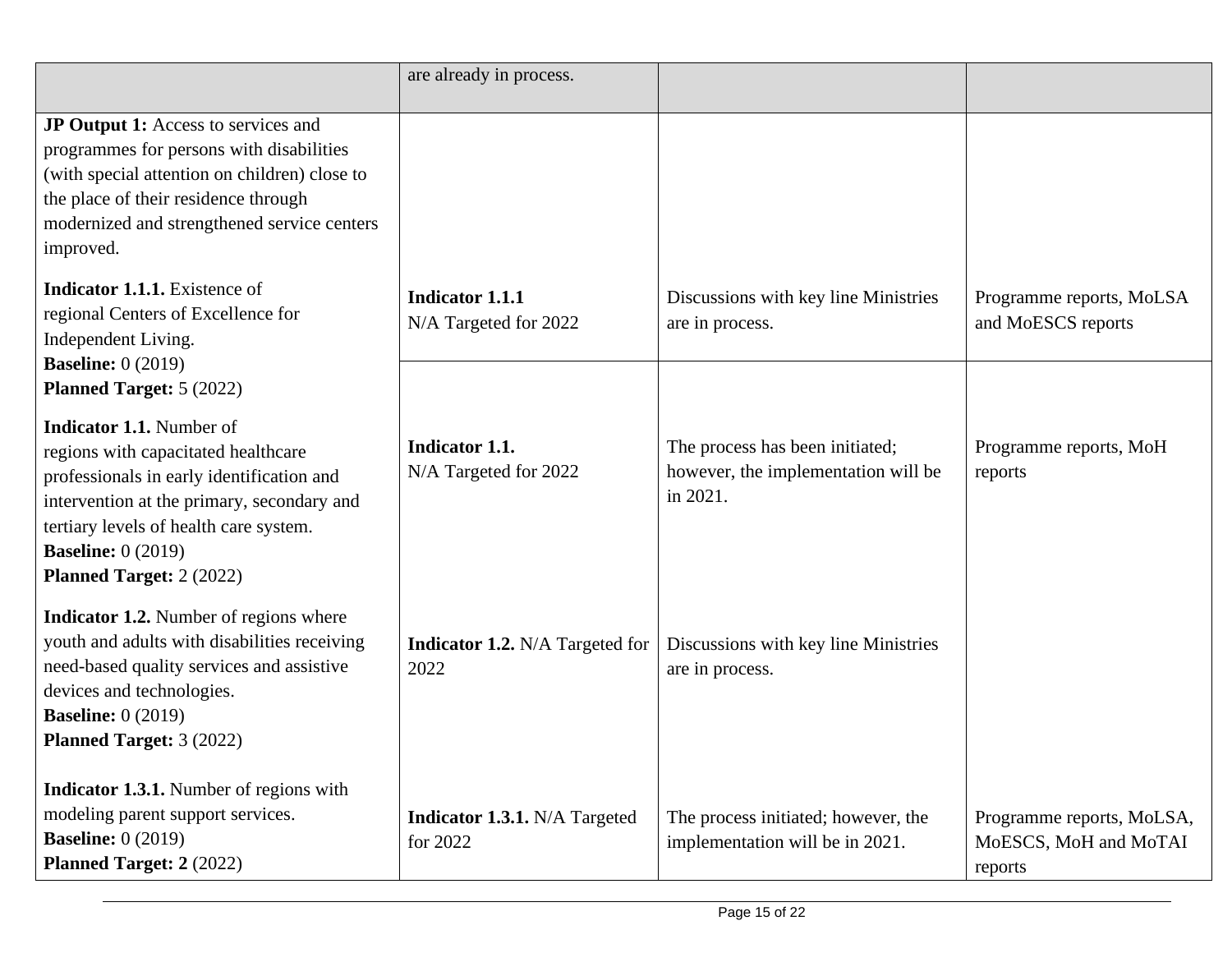| Indicator 1.4.1. Number of regions with<br>personal assistants, institutions and family<br>support system.<br><b>Baseline:</b> 0 (2019)<br><b>Planned Target: 3 (2022)</b>                                                                                   | Indicator 1.4.1. N/A Targeted<br>for 2022        | The process initiated; however, the<br>implementation will be in 2021.                                        | Programme reports, MoLSA,<br>MoESCS, MoH and MoTAI<br>reports |
|--------------------------------------------------------------------------------------------------------------------------------------------------------------------------------------------------------------------------------------------------------------|--------------------------------------------------|---------------------------------------------------------------------------------------------------------------|---------------------------------------------------------------|
| <b>Output 2.</b> Policy framework to support the<br>modernized and strengthened multi-<br>disciplinary service provision in habilitation,<br>rehabilitation, assistive technology, and<br>assistance and support services at community<br>level established. |                                                  |                                                                                                               |                                                               |
| Indicator 2.1.1 Systems of data collection on<br>disability are functional and effectively feed<br>evidence-based policy formulation.<br><b>Baseline:</b> 0 (2019)<br><b>Planned Target:</b> 1 (2022)                                                        | <b>Indicator 2.1.1 N/A Targeted</b><br>for 2022  | Discussions with key line Ministries,<br>preparatory activities with partner<br>organisations are in process. | Programme reports, MoLSA,<br>MoESCS, MoH and MoTAI<br>reports |
| <b>Indicator 2.2.1.</b> Existence of a national<br>policy on service provision and assistive<br>technology.<br><b>Baseline:</b> 0 (2019)<br><b>Planned Target:</b> 1 (2021)                                                                                  | <b>Indicator 2.2.1.</b> N/A Targeted<br>for 2021 | The process initiated and discussed<br>with line ministries; however, the<br>implementation will be in 2021.  | Programme reports, MoLSA<br>and<br>MoH reports                |
| <b>Indicator 2.2.2</b> Existence of a national<br>Strategy for Early Childhood Development.<br><b>Baseline:</b> 0 (2019)<br><b>Planned Target:</b> Strategy developed (2022)                                                                                 | Indicator 2.2.2<br>N/A Targeted for 2022         |                                                                                                               | Programme reports, MoLSA,<br>MoESCS, MoH and MoTAI<br>reports |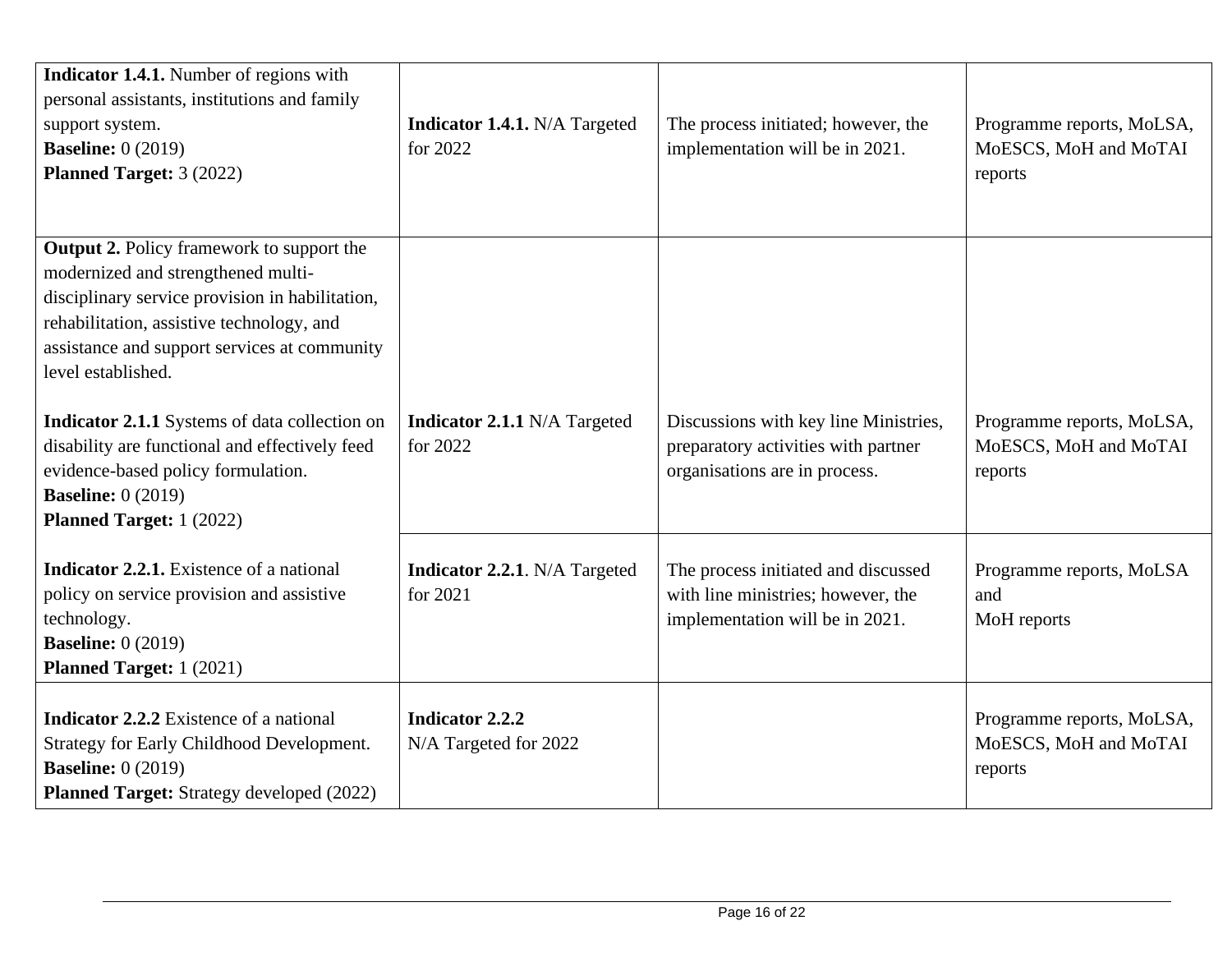| Indicator 2.3.1. Survey on children with                                                                                                                                                                                                                                                                                                                                                                     | <b>Indicator 2.3.1</b>                                              | Due to COVID-19 lockdown and            |                                                                                        |
|--------------------------------------------------------------------------------------------------------------------------------------------------------------------------------------------------------------------------------------------------------------------------------------------------------------------------------------------------------------------------------------------------------------|---------------------------------------------------------------------|-----------------------------------------|----------------------------------------------------------------------------------------|
| disabilities.                                                                                                                                                                                                                                                                                                                                                                                                | Survey initiated but will be                                        | limitations set with functioning of the | Survey report                                                                          |
| <b>Baseline:</b> 0 (2019)                                                                                                                                                                                                                                                                                                                                                                                    | continued in 2021.                                                  | centers, the realization of the survey  |                                                                                        |
| <b>Planned Target:</b> 1 (2021)                                                                                                                                                                                                                                                                                                                                                                              |                                                                     | has been put on hold and will be        |                                                                                        |
|                                                                                                                                                                                                                                                                                                                                                                                                              |                                                                     | implemented in 2021.                    |                                                                                        |
| Indicator 2.3.2. Research and analytical<br>capacity is built in 3 centers to ensure<br>scientific support to the new policy<br>framework on disability assessment and<br>service provision.<br><b>Baseline:</b> 0 (2019)<br><b>Planned Target: 3 (2022)</b>                                                                                                                                                 | <b>Indicator 2.3.2</b><br>N/A Targeted for 2022                     |                                         | Reports from 3 selected<br>institutions, Programme<br>reports, MLSA, MoH<br>statements |
| Indicator 2.4.1. Existence of gender-sensitive<br>and age-specific Individual Service Delivery<br>Plans for children/adults.<br><b>Baseline:</b> Individual Rehabilitation<br>Plans are at initial stage of development<br>to include gender sensitive and age-specifics.<br>Planned Target: Gender sensitive and age-<br>specific Individual Service Delivery Plans for<br>children/adults developed (2022) | <b>Indicator 2.4.1</b><br>The work in process, Targeted<br>for 2022 | In process                              | Reports from 3 selected<br>institutions, Programme<br>reports, MLSA, MoH<br>statements |
| <b>Output 3.</b> Capacities at national and local<br>levels for policy makers and service providers<br>to ensure quality and timely service provision<br>to children and persons with disabilities<br>strengthened.                                                                                                                                                                                          |                                                                     |                                         |                                                                                        |
| <b>Indicator 3.1.1.</b> Number of policy makers<br>trained and applying the knowledge in the<br>policy formulation.<br><b>Baseline:</b> 15 (2019)<br><b>Planned Target: 100 (2021)</b>                                                                                                                                                                                                                       | Indicator 3.1.1.<br>No results achieved yet,<br>targeted for 2021   | Activity postponed to 2021              | Programme reports, MoLSA,<br>MoESCS, MoH and MoTAI<br>Reports                          |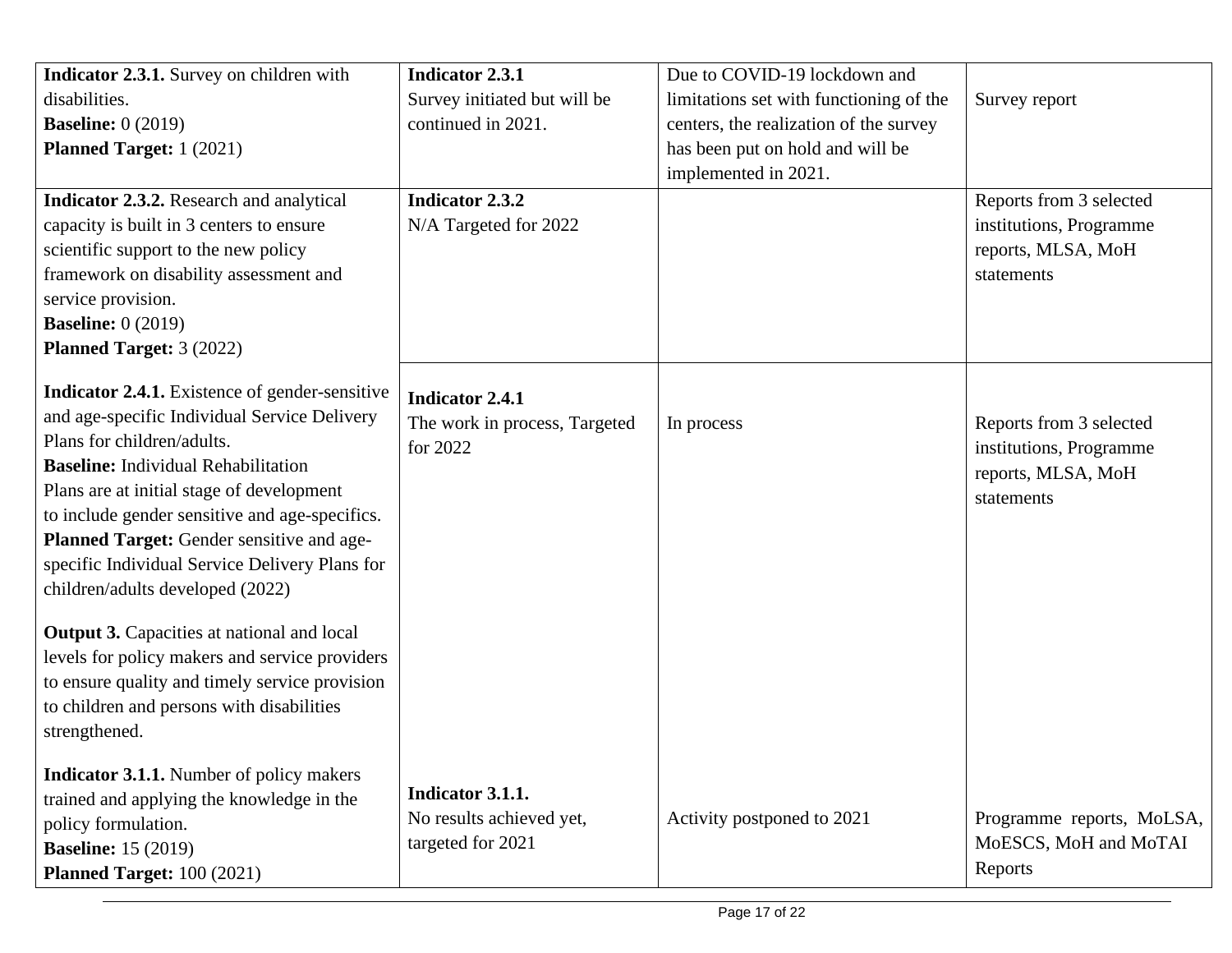| <b>Indicator 3.2.1</b> Number of regions with<br>trained health, social and education<br>professionals /service providers/.<br><b>Baseline:</b> 15 (2019)<br><b>Planned Target: 5 (2022)</b>                                                                                                                                                                                                                                      | Indicator 3.2.1.<br>N/A Targeted for 2022 | Programme reports, MoLSA,<br>MoESCS, MoH and MoTAI<br>Reports |
|-----------------------------------------------------------------------------------------------------------------------------------------------------------------------------------------------------------------------------------------------------------------------------------------------------------------------------------------------------------------------------------------------------------------------------------|-------------------------------------------|---------------------------------------------------------------|
| <b>Indicator 3.3.1.</b> The modernized and<br>strengthened service provision centers have<br>sufficient technical and human resources to<br>provide quality services to children and adults<br>with disabilities.<br><b>Baseline:</b> $0(2019)$<br><b>Planned Target: 3 (2022)</b>                                                                                                                                                | Indicator 3.3.1.<br>N/A Targeted for 2022 | Programme reports, MoLSA,<br>MoESCS, MoH and MoTAI<br>Reports |
| <b>Indicator 3.4.1.</b> Model curricula<br>for targeted groups of health care,<br>rehabilitation and habilitation service<br>providers developed.<br><b>Baseline:</b> 0 (2019)<br><b>Planned Target: 2 (2022)</b>                                                                                                                                                                                                                 | Indicator 3.4.1.<br>N/A Targeted for 2022 | Programme reports, MoLSA,<br>MoESCS, MoH and MoTAI<br>Reports |
| <b>Output 4.</b> Society's awareness of disability<br>issues and foster greater knowledge among<br>children and adults with disabilities on their<br>rights and on how to exercise them raised.<br><b>Indicator 4.1.1</b> Number of regions where<br>persons/children with disabilities are<br>informed about their rights and can exercise<br>them effectively.<br><b>Baseline:</b> 0 (2019)<br><b>Planned Target: 11 (2022)</b> | Indicator 4.1.1.<br>N/A Targeted for 2022 | Programme reports,<br>Campaign<br>Materials                   |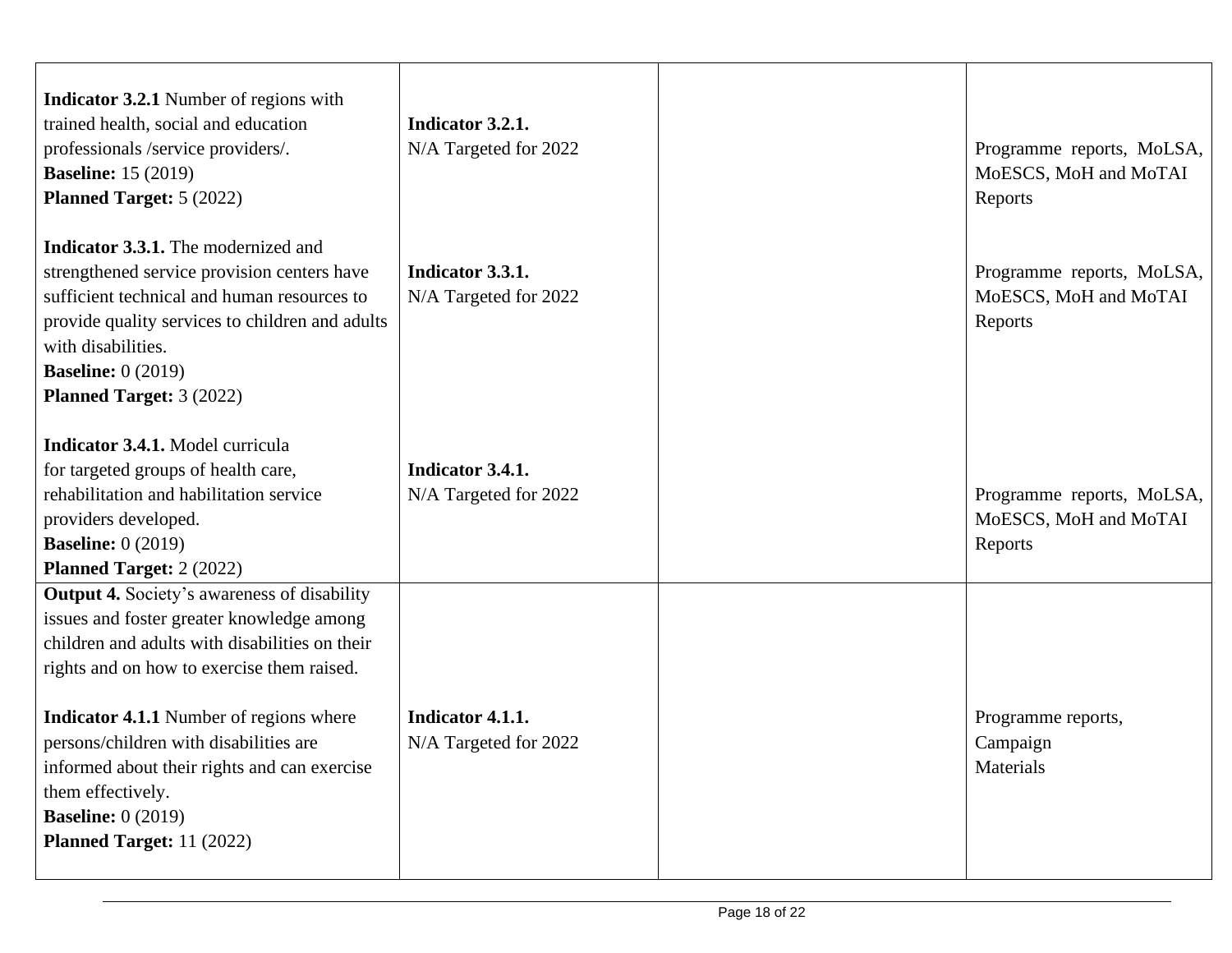| <b>Indicator 4.2.1</b> Number of public events on  | Indicator 4.2.1.      |                                    |                       |
|----------------------------------------------------|-----------------------|------------------------------------|-----------------------|
| disability issues.                                 | N/A Targeted for 2022 |                                    |                       |
| <b>Baseline:</b> $0(2019)$                         |                       |                                    |                       |
| <b>Planned Target:</b> $11(2022)$                  |                       |                                    |                       |
|                                                    |                       |                                    |                       |
| <b>Indicator 4.2.2</b> Stigma towards persons with | Indicator 4.2.2       | The activity is planned for end of | Survey and assessment |
| disabilities and their families decreased          | Planned in 2021       | 2021.                              | materials, Programme  |
| among service provider professionals and           |                       |                                    | reports, Campaign     |
| community.                                         |                       |                                    | materials and records |
| <b>Baseline:</b> Needs a pre- and post assessment  |                       |                                    |                       |
| <b>Planned Target:</b> Target to be determined     |                       |                                    |                       |
| based on initial assessment.                       |                       |                                    |                       |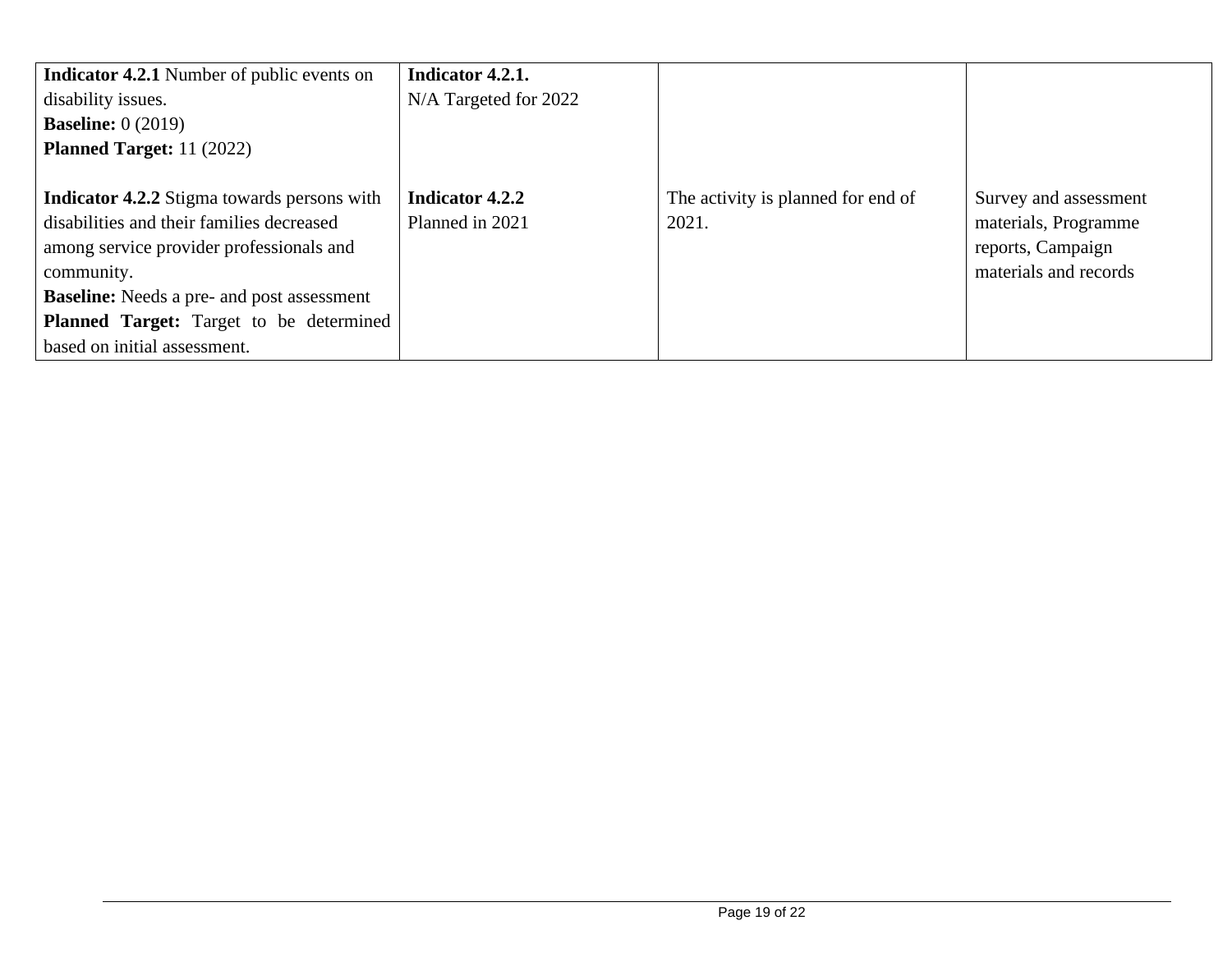## **III. Other Assessments or Evaluations (if applicable)**

UNICEF initiated the evaluation of the National Policy and Programmes for CWD in Armenia for generating evidence on impact of policy reforms focused on ensuring non-discrimination towards CWD and provision of conditions for full enjoyment of their fundamental human rights and decent life. The Inception Report was ready by June 2020, however COVID-19 pandemic outbreak and later the war over NK created difficulties and limitations in the process of programmatic data collection and the evaluation schedule was postponed to 2021.

During this reporting period, UNICEF, in collaboration with the MoESCS and the RPPC, carried out an **assessment to evaluate the pedagogical-psychological services and support** provided to children in Armenia during school closure from March 2019 to June 2020, **to identify barriers faced by children with SEN**, **including CWD**, during their participation in distance schooling. The assessment involved specialists of 20 Regional PPCs, teachers/educators of 1,018 mainstream schools located in the service areas of those PPCs provided services and support to 6,708 children with SEN, including CWD. The study revealed the current gaps and problems, including the lack of methodology for the provision of distance education services to children with SEN and children with disabilities, lack of access to distance education, low capacity to provide quality education services during distance education, and lack of parental awareness on how to support their children to effectively participate in distance education. It also identified the priority areas and topics where knowledge and skills of teachers/educators and specialists of the pedagogical-psychological centers on provision of distance learning resources and support to children with SEN and children with disabilities require further strengthening.

The analysis of the data revealed that 14% of children with SEN (children with severe functional impairments) participated in distance classes up to 25%, in other words they almost or at all did not participate, and another 11% of children participated on 25-50%, which means they attended distance classes not regularly, from time to time (Figure 1).



*Figure 1. Participation of children with SEN in distance classes, by percentage*

Provision of pedagogical-psychological support services is crucial for the education and development of children with SEN, CWD. Figure 2 shows, that more than half of children with SEN only partially received pedagogical-psychological services, while 10% of children with SEN out of 6,708 did not receive almost at all.



Figure 2. Percentage of children with SEN received pedagogical-psychological support and services through distance meetings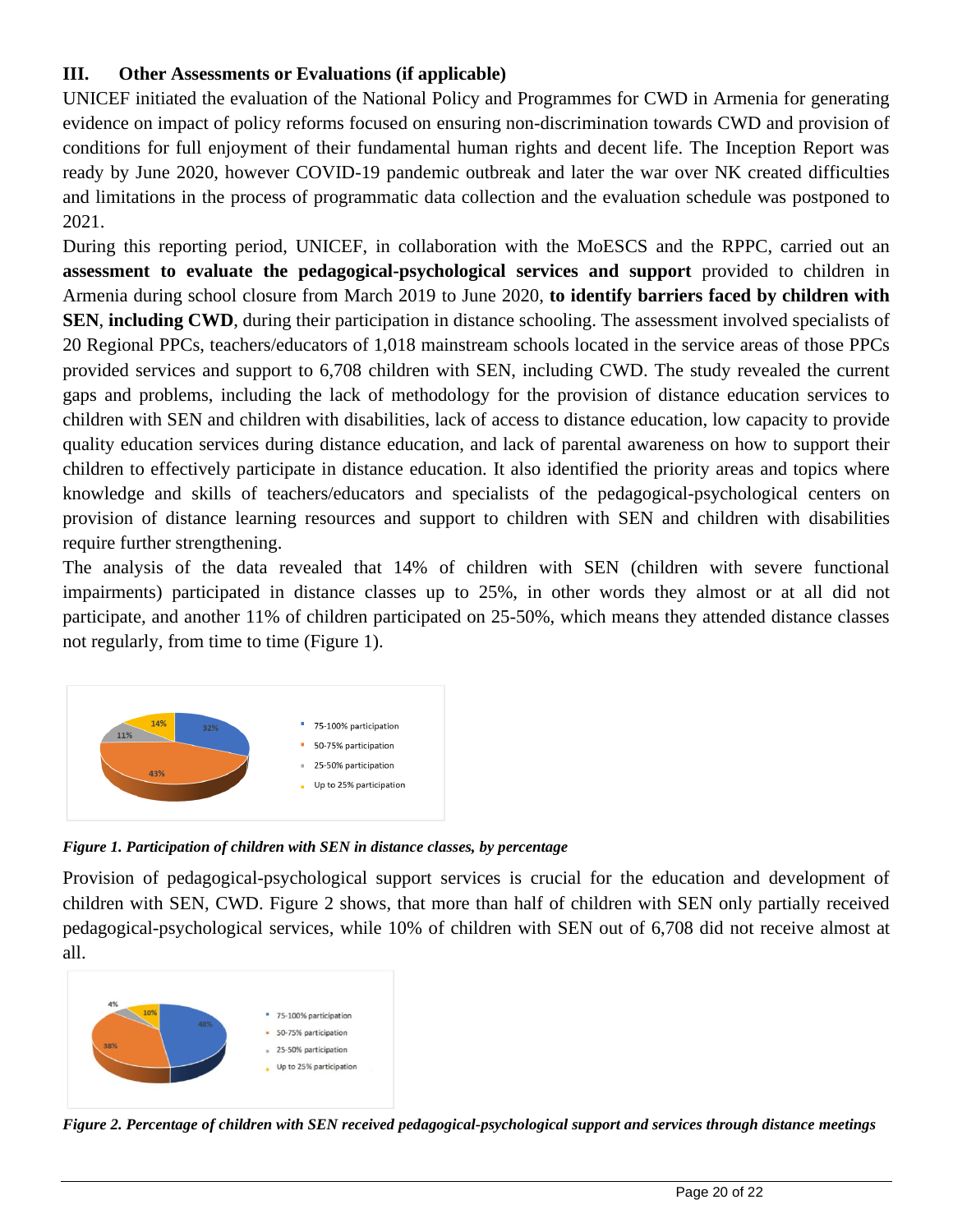The assessment also revealed the main reasons of being dropped out from the distance education for children with SEN: the absence of technologies, including mobile phones, lack of access to internet and lack of parental support (Figure 3).



*Figure 3. Causes of dropping out children with SEN from the distance education, by percentage*

The results of the assessment on the distance education revealed that parents/caregivers also need methodological support to organize their daily routine duties along with the participation of their children in distance education.

## **IV. Programmatic Revisions**

Even though the Memorandum of Understanding between UNDP and UNICEF, and MPTFO on the programme was signed in December 2019 with the starting date of the programme as of 1st January 2020, the Standard Administrative Arrangement between the Ministry of Foreign Affairs of the Russian Federation and UNDP's Multi-Partner Trust Fund Office has been signed in June 2020, and the financial resources have been transferred in July 2020. Therefore, the implementation of planned activities automatically had been shifted for 6 months. So, the National Programme Steering Committee (SC), which is the highest body for the strategic guidance, management, coordination, and advisory authority of the Joint Programme met at the beginning of July 2020, and agreed on the scope of the approved Project including the objectives and results. The SC recommended keeping the initially agreed duration of the Project to three years, to ensure that the Project has sufficient time for implementation. With this, given the late start of six months, the SC suggested counting the three years from the actual implementation starting date and request the Donor/RF Government to add six months to the current end date, thus bringing project closure to June 2023 (Meeting Minutes available upon request).

## **V. Resources**

• Financial management and procurement procedures are conducted in accordance with the UNDP and UNICEF own regulations, rules, directives and procedures. PUNOs have bank accounts set up in Armenia. These accounts are managed by authorized staff who maintain comprehensive records of local bank account transactions (including clearly labelled receipts) and produce monthly reconciliations. The operational departments in each organization support the financial management of the Programme by approving timesheets, expenses and contractor invoices, and by preparing internal financial reports, including periodic financial reports. Both UNDP and UNICEF hired staff for administration of this JP, as it was planned.

• The joint work conducted so far on support of disability reform and this JP helps to mobilize additional resources, particularly, UNDP and UNICEF jointly with other UN Agency (UNFPA) under the RCO coordination and in close collaboration with the OPDs/NGOs, parents of children with disabilities,